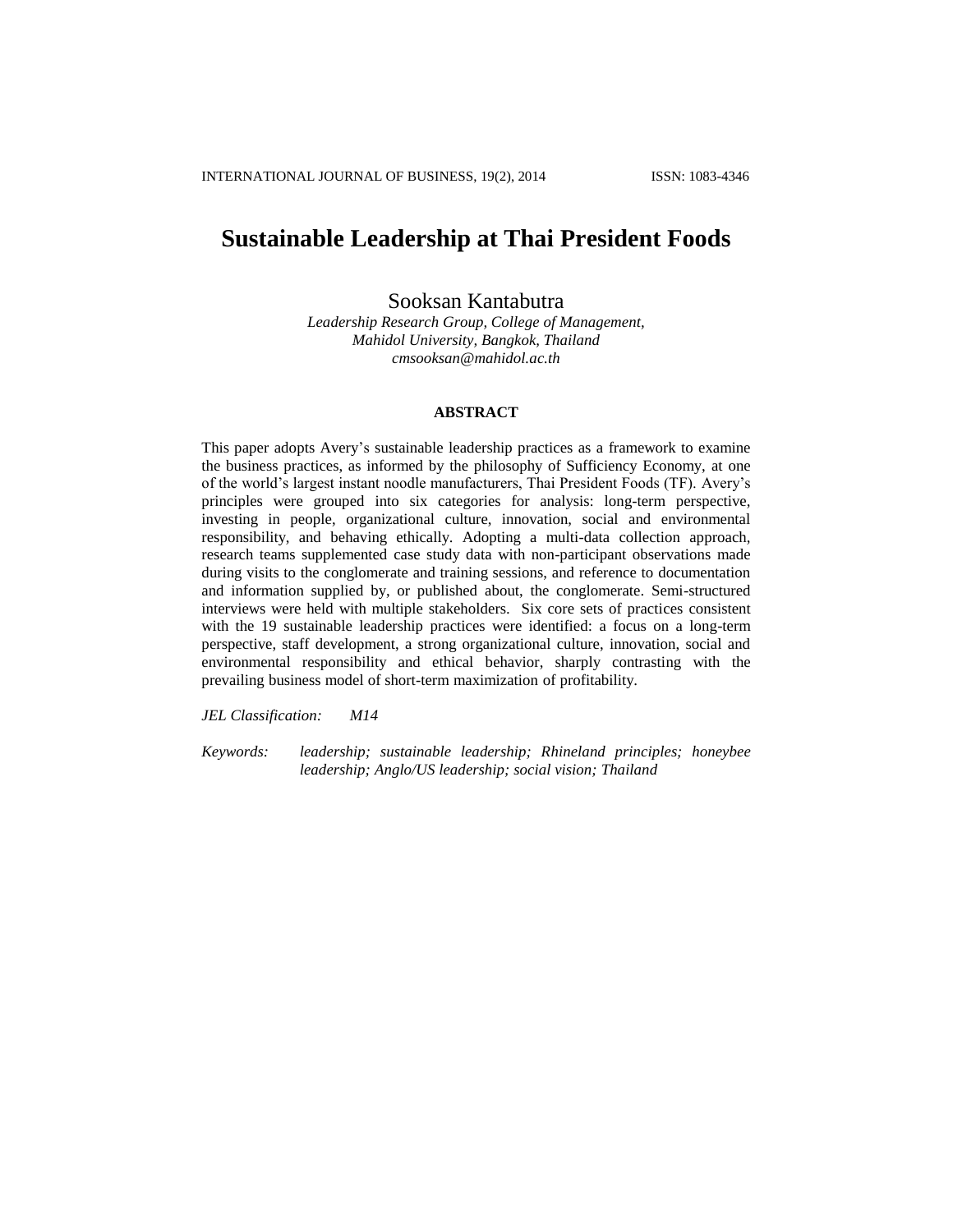## **I. INTRODUCTION**

Corporate sustainability is becoming increasingly significant for business leaders, given many alarming factors including energy and resource shortages, global warming, unethical business practices, and enhancing corporate reputations (Wong and Avery, 2009). Numerous scholars (e.g., Avery, 2005; Kantabutra, 2006; Piboolsravut, 2004; Wilson, 2003) are seeking an alternative to the prevailing Anglo/US business model that promotes short-term, shareholder-value even if it arguably does not lead to sustained business success.

Are there other approaches? In Europe, Rhineland capitalism is seen as an alternative philosophy to promote corporate sustainability (Albert, 1992). It is concerned about the long-term sustainability of an enterprise and its relationships with many interest groups, not just with shareholders (Albert, 1993). The search for corporate sustainability appears similar in Asia. One alternative is Japanese human capitalism, which with its strong employee focus, places Japan at the most advanced stage of capitalism (Ozaki, 1991). Another variation comes from South-East Asia, where governments take an active role in creating, shaping and guiding markets. Singapore is a highly successful example of this business model. There governments require firms to take considerable responsibility for social welfare of their employees (Stiglitz, 2002). In Thailand, the "Sufficiency Economy Philosophy", which aims at creating balance and sustainability for society, has been widely acclaimed as an approach to corporate sustainability (UNDP, 2007).

Sustainability in business organizations goes beyond the traditional view of adding on being 'green' and 'socially responsible' to business-as-usual. Sustainable businesses need to do more than merely comply with internationally accepted rating systems such as ISO14001, the Triple Bottom Line or the Global Reporting Initiative. Instead, sustainability needs to be fully integrated and embedded in every aspect of the organization (Marrewijk and Werre, 2003). Avery's (2005) Sustainable Leadership Grid containing 19 elements offers a relatively comprehensive approach to assessing embedded sustainable leadership practices in organizations. The leadership philosophy and practices underpinning the Rhineland approach provide the research framework in the present study for examining business practices in one of the world's largest instant noodle manufacturers? The present study's purpose is to assess the applicability of this framework, developed from observations in western economies, to an enterprise in Thailand's less developed economy.

Traditionally, sustainability grounds the development debate in a global framework, within which continuous satisfaction of human needs constitutes the ultimate goal (Brundtland, 1987). Accordingly, corporate sustainability refers to meeting the needs of a firm's direct and indirect stakeholders (e.g. shareholders, employees, clients, pressure groups, communities), without compromising its ability to meet the needs of future stakeholders as well (Dyllick and Hockerts, 2002). Towards this end, firms are required to maintain and grow their economic, social and environmental capital bases. Sustainability is not inevitably achieved at the expense of business performance, rather research suggests that adopting management practices aimed at promoting sustainability can enhance a firm's performance (Avery, 2005; Doppelt, 2003; Dunphy et al., 2003; Stone, 2000).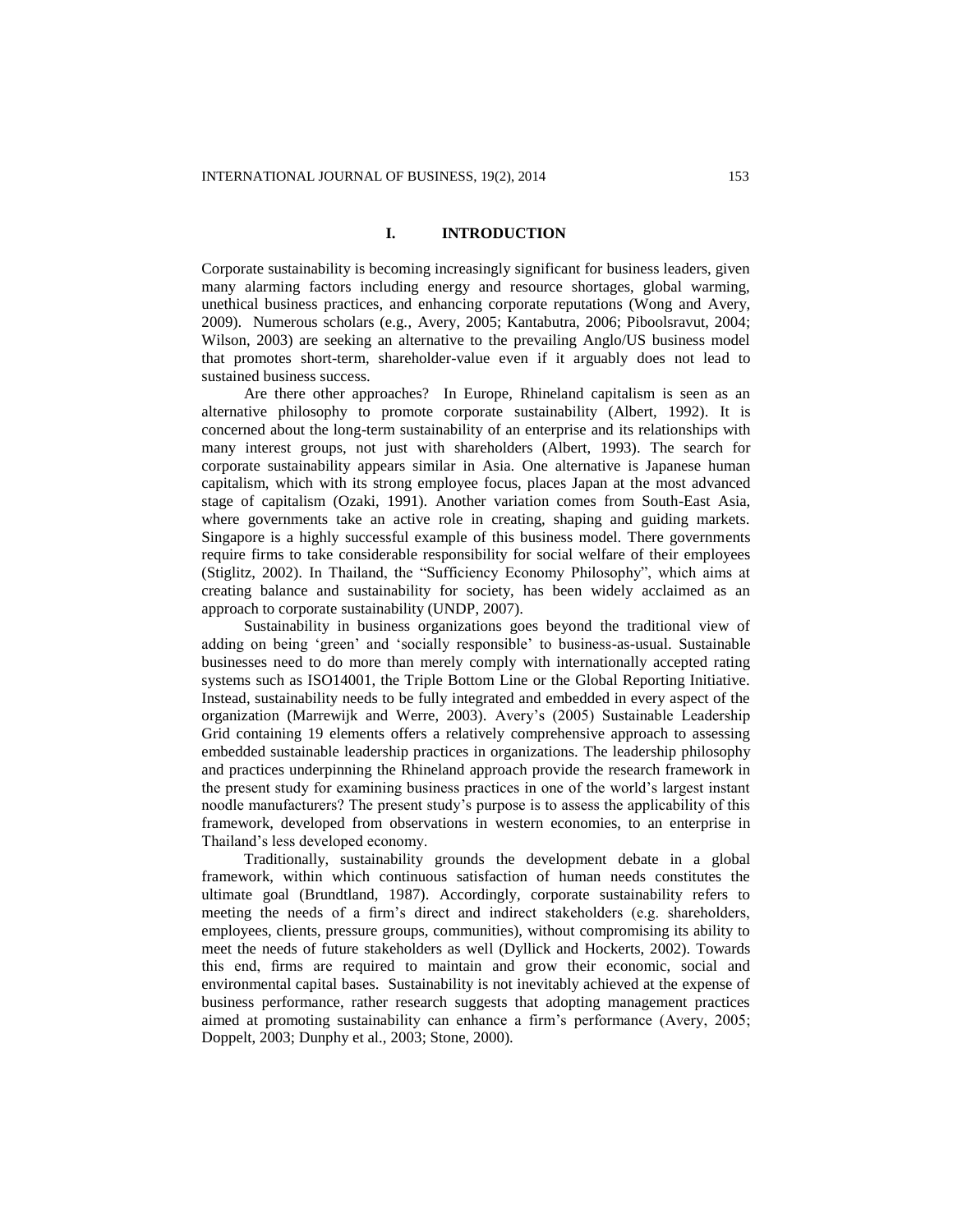In this paper, an enterprise is regarded as 'sustainable' when over time it meets the following three conditions: (a) delivering strong financial performance, (b) demonstrating the capacity to endure economic and social difficulties, and (c) demonstrating the capacity to maintain a leadership position in its relevant market (Avery, 2005). The research framework, the enterprise, research methodology and findings are discussed below.

## **II. SUSTAINABLE LEADERSHIP: THE RESEARCH FRAMEWORK**

Given the enormous diversity of the world, it is usual to find different leadership philosophies operating in different regions, sometimes competing, sometimes coexisting. Avery (2005) uses 28 case studies from regions as diverse as Asia, Europe, South Africa, and the US, to identify two fundamentally different ways of leading organizations in the developed world. In line with Albert (1992, 1993), she refers to these as Anglo/US and Rhineland leadership principles. These labels are not to be understood in a geographic sense, but denote different approaches to creating value. Research suggests that overall firms led by Anglo/US principles are less sustainable than Rhineland enterprises (Albert, 1992, 1993; Avery, 2005; Avery and Bergsteiner, 2010), and tend to perform less well than Rhineland organizations even on promoting overall shareholder value, which is probably the core aspect of the Anglo/US model. Rhineland-led companies outperform their Anglo/US-led competitors on a range of other criteria, including environmental and social measures. The supporting evidence for the greater sustainability of Rhineland enterprises on all three of these dimensions – financial, social, environmental – is mounting (Avery and Bergsteiner, 2010 and 2011; Bergsteiner and Avery, 2006).

The more socially-oriented Rhineland model stands in sharp contrast to leadership based on traditional Anglo/US capitalism (Avery, 2005). Nineteen criteria distinguish the two approaches, which support opposing sets of self-reinforcing leadership practices on each criterion. Although each criterion may be found in non-Rhineland enterprises, the criteria are concentrated under Rhineland leadership. Avery (2005) derived her 19 leadership practices initially from a major study of 13 European firms, but tested the model in a further 15 enterprises from all over the developed world. However, whether Rhineland leadership is relevant to less developed economies remains to be investigated. This paper addresses this gap by testing a proposition that "Rhineland leadership is relevant in a developing economy such as Thailand's" using the case of Thai President Foods Public Company Limited.

Building upon Kantabutra's (2011) and Kantabutra and Avery's (2011) approach, Avery's elements have been grouped into six core categories: adopting a long-term perspective, developing leaders from within the business, a strong organizational culture, supporting incremental and radical innovation, and adopting social responsibility and ethical behavior. Each category encompasses several of Avery's 19 elements, as discussed under findings.

## **A. Long-term Perspective**

Rhineland enterprises emphasize the long-term. The long-term perspective influences every aspect of Rhineland organizations, including strategic thinking, planning,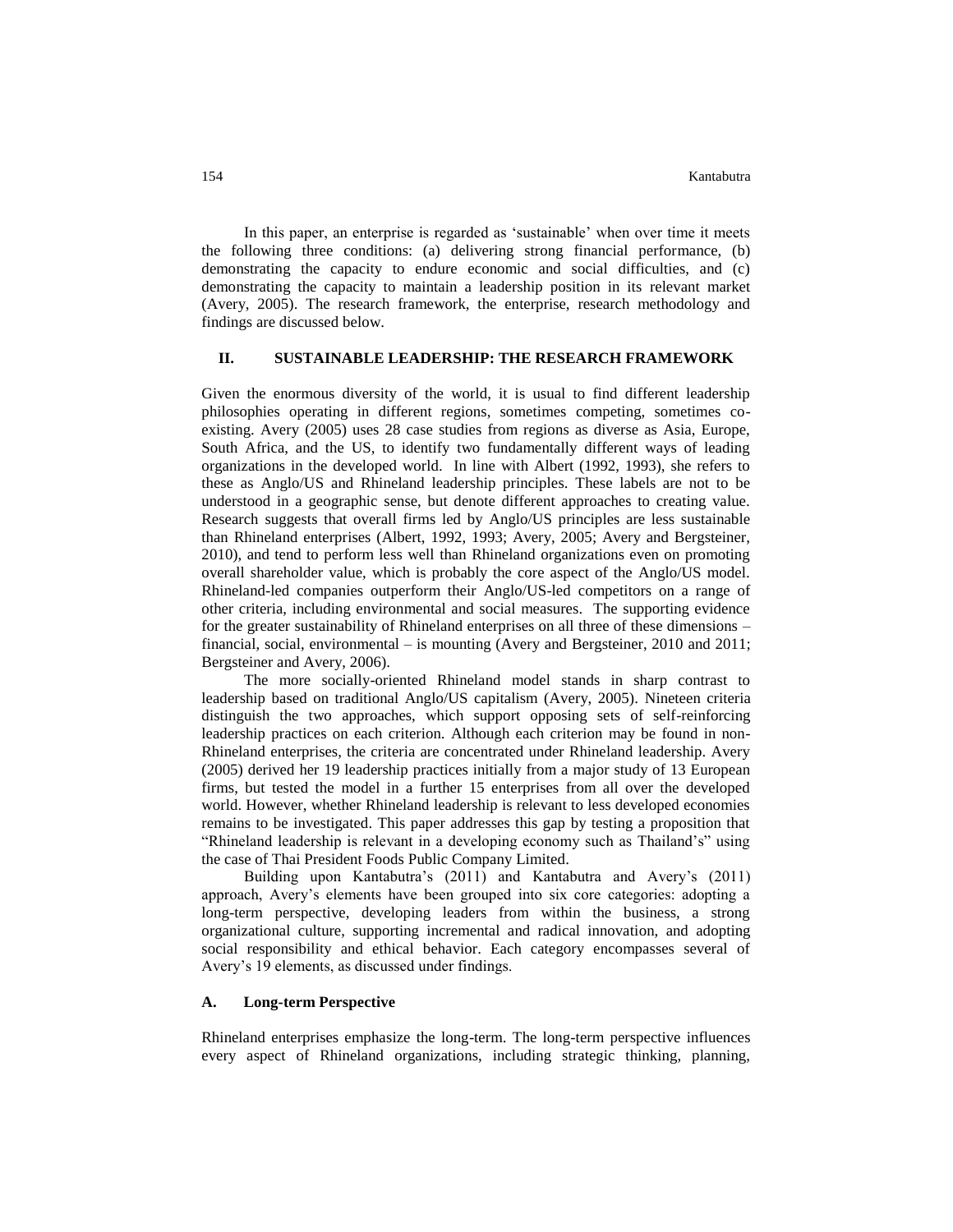investment, growth and work processes, human resource policies, and stakeholder relationships (Avery, 2005). Sustainable prosperity requires a long-term view, showing that companies focused on the long-term outperform those with just a short-term focus (Mitchell, 2001). The Anglo/US emphasis on higher profits now can mortgage a firm's future long-term position (Kennedy, 2000). When a firm's leaders manipulate shortterm profit results and fail to invest resources effectively, they jeopardize the firm's and others' long-term future (Avery and Bergsteiner, 2011). Some firms have removed themselves from the influence of the financial capital markets and outside investors to enable them to focus on the long term (Avery, 2005; Coggan, 2003). Some avoid listing in a stock market because of possible pressure to make short-term profits or decisions (e.g. Kantabutra, 2011).

Adopting the long term perspective, Rhineland enterprises avoid abrupt new changes and strategies. In particular, a long-term focus affects an organization's sustainability by reducing disruption when CEOs leave (Avery, 2005). Rhineland leaders regard themselves as being entrusted with the wellbeing of the business for future generations.

#### **B. Staff Development**

Developing staff is central to Rhineland businesses. They prefer to grow their own managers and develop their own employees rather than bring in outsiders (except when special skills are needed or internal candidates unavailable). A global study of CEOs leaving office concluded that appointing CEOs from outside the company is a high-risk gamble (Booz Allen Hamilton, 2003). The initially high performance of external CEOs slumps during the second half of their tenure and their organizations underperform those led by insiders by 5.5 per cent (Booz Allen Hamilton, 2003). Insiders value and continue the culture; outsiders can come close to destroying it. By preserving core values and ideals, firms strive for progress that enables them to change and adapt. This cohesive culture holds organizational members together even in difficult times.

Rhineland enterprises typically have extensive management and leadership development programs in place, and senior management takes a direct interest in these programs. Rhineland enterprises also develop employees' skills, making major financial investments in training and development. Training is available to all employees. Continuous staff development is consistent with taking a long-term perspective, including with retaining staff. Development pays off in various ways, including through increased productivity, profits, share price increases and shareholder value (Aguinis and Kraiger, 2009; Becker, Huselid, Pickus, and Spratt, 1997; Ichniowski and Shaw, 1999; Jacobs and Washington, 2003).

### **C. Organisational Culture**

As noted above, Rhineland enterprises foster a strong organizational culture. Culture can be defined in terms of shared values or beliefs that provide the justification for people's behavior and help employees identify desirable behaviors (Deal and Kennedy, 1982). Organizations often manage their culture through statements of vision, values and/or philosophy designed to express core beliefs and the informal rules that guide members' behavior (Avery, 2005). Considerable evidence suggests that organizations with clearly articulated vision statements tend to perform better than those without (e.g.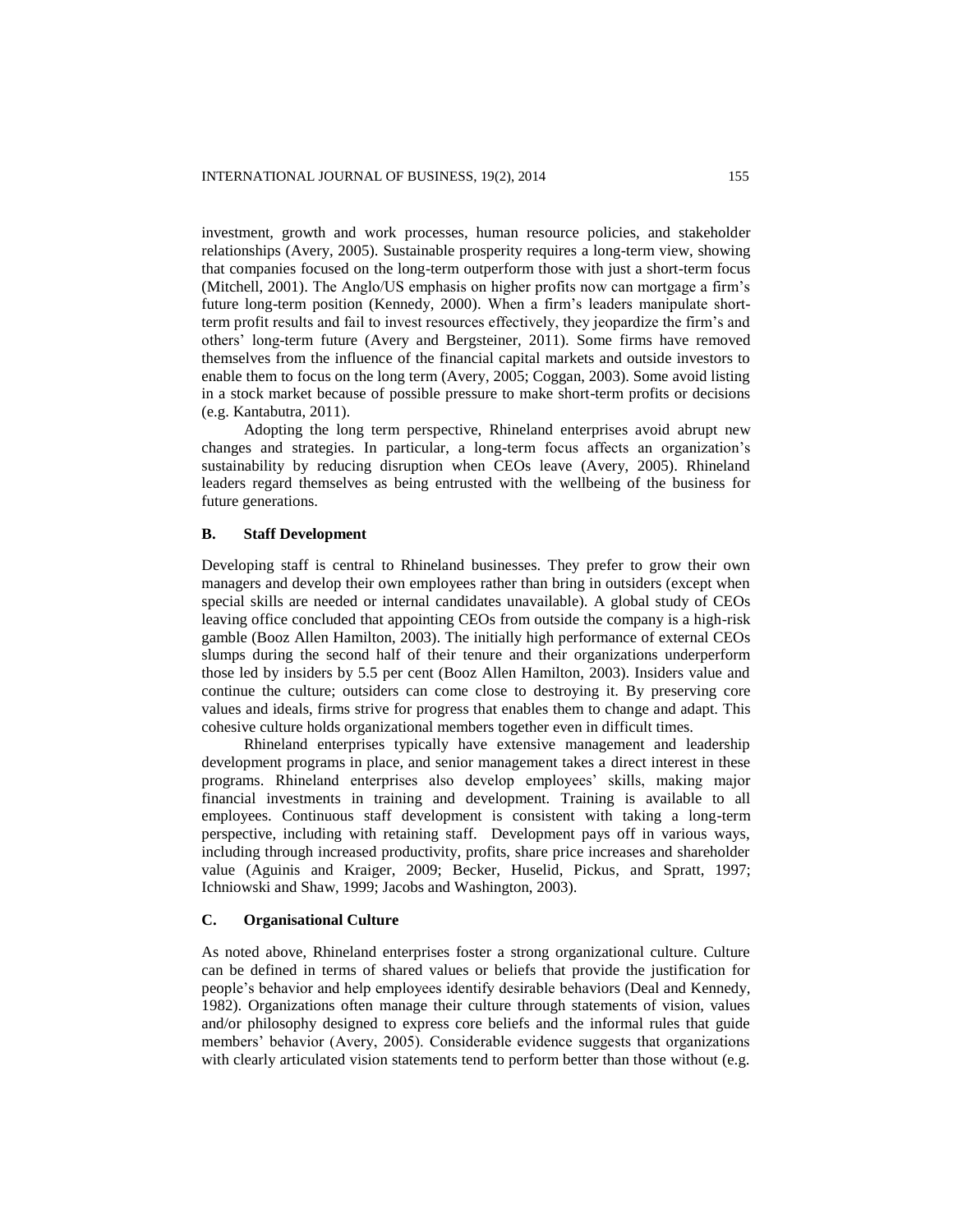Hamel and Prahalad, 1989; Kantabutra and Avery, 2002). Indications are that visions tend to be more effective for leaders who have a high level of discretion or control within their firm (Larwood et al., 1995). At first glance, Anglo/US CEOs would be expected to wield significant discretion and control. However, these CEOs are often measured on short-term criteria, and can be easily removed, potentially disrupting the organizational culture.

Rhineland organizations' strong cultures make them a "special place to work" (Avery, 2005), and their long-term perspective allows Rhineland organizations more time to communicate a vision and have it take effect. The nature of this "specialness" varies considerably in the details of a specific organization's culture, values and philosophy. However, many values recur within organizations characterized by Rhineland leadership: innovation, customer focus, high quality, excellence, protecting the environment and valuing people. By recruiting and retaining people who already share the core values, managers do not need to mold them. However, focusing on the short term does not give individuals time to integrate their own values with those of the organization; nor does it communicate consistent values to members (Schnebel, 2000). For these reasons, developing a strong culture in organizations can be difficult where staff turnover is high, and individual and organizational values are not aligned.

#### **D. Innovation**

Innovation is a major source of technological progress and economic growth (OECD, 2002). Radical innovation refers to major shifts in product lines and processes or developing entirely new goods/services, whereas incremental innovation entails continuous, small-scale improvements to processes, services and products to enhance quality (Hall and Soskice, 2001). Rhineland enterprises are champions of both kinds of innovation (Avery, 2005; Lawler et al., 1995), which helps make them successful. They invest in long-term R&D, maintain it even in difficult times, and continuously improve processes, services and products.

Rhineland companies take a much broader view of innovation than simply R&D investment: for them innovation involves turning inventions into customer solutions (Avery, 2005). Innovation is approached systematically within Rhineland firms, gathering ideas from the entire organization, including from a range of stakeholders such as employees, customers and suppliers. In general the Anglo/US short-term approach does not foster an innovation culture designed to increase the long-term wealth of companies (Mitchell, 2001), despite the fact that innovation and change become the preferred strategy in an increasingly boundaryless and interconnected world (Meyer, 2002). For example, cutting R&D and change budgets to meet quarterly growth targets make long-term innovation particularly difficult.

#### **E. Social and Environmental Responsibility**

Traditional Anglo/US leadership philosophy does not focus on corporate social responsibility or environmental protection, although pressure is mounting for firms to do so. Not doing so is short-sighted because numerous studies show that socially responsible European, UK and US firms match or outperform their counterparts commercially (e.g., Gelb and Strawer, 2001; Schueth, 2003; Watt, 2003). Socially responsible firms are associated with improved shareholder value among 500 Standard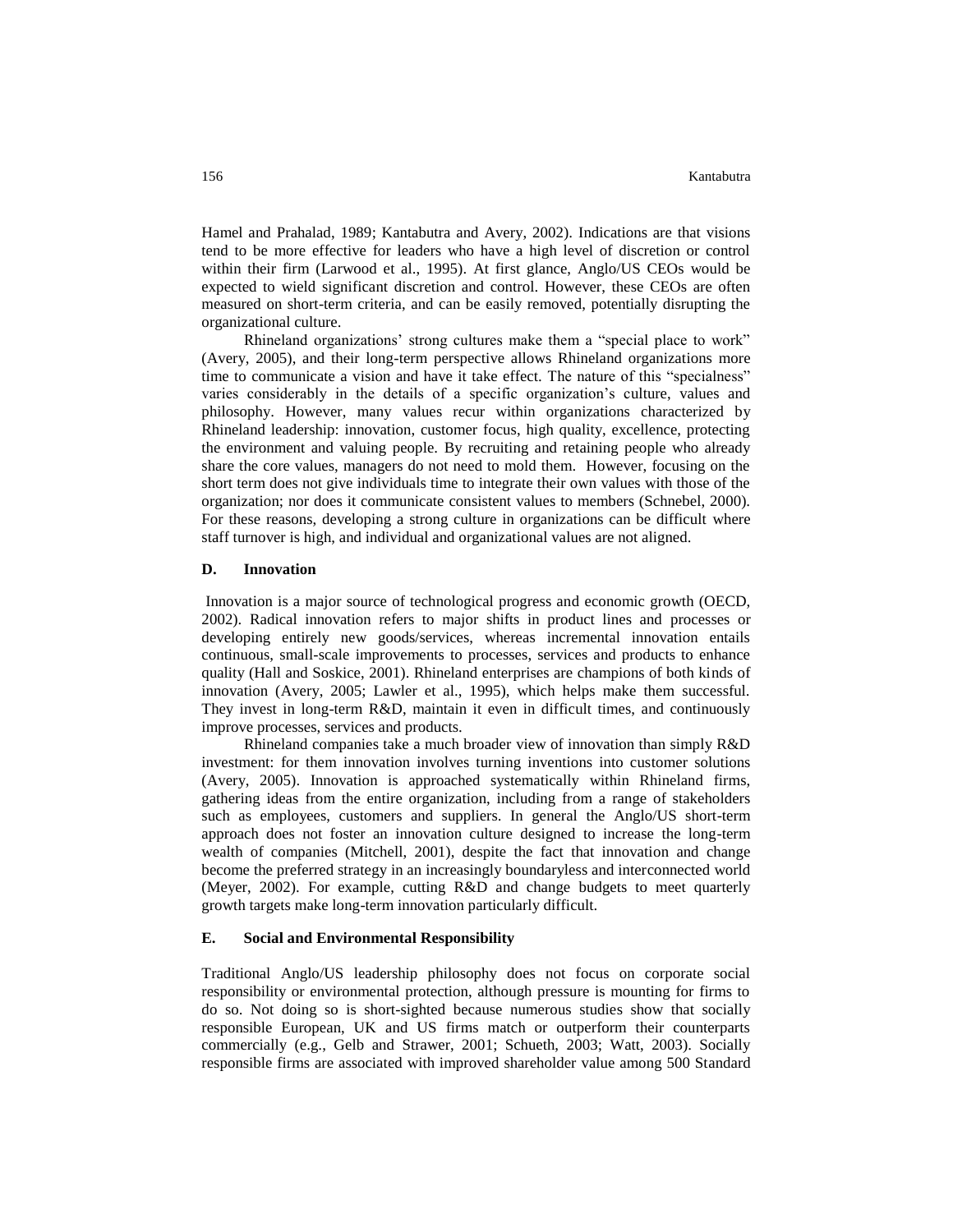and Poor firms and have been found to outperform their class financially against other indices (Hillman and Keim, 2001; Morgan Stanley and Oekom, 2004). Recently, research into Thai businesses by Kantabutra and Siebenhüner (2011) has found that geosocial development and broad stakeholder focus are direct predictors of firm's capacity to deliver competitive performance and indirect predictors of firm's capacity to endure social and economic crises in Thailand.

Social responsibility, including responsibility for the environment, underpins the corporate philosophy of Rhineland enterprises. Where there is a need to invest in being responsible on social and environmental issues, Rhineland enterprises will do so. Although there are demonstrable economic gains in being "a good corporate citizen", for many Rhineland organizations this is the "right thing to do", which leads to the next topic of ethical behavior.

# **F. Ethical Behaviour**

Basically, ethical behavior involves "doing the right thing" and is strongly evident among Rhineland enterprises. It is considered essential for organizational sustainability, given the recent exposure of unethical accounting and other practices in failed public corporations such as Enron, and many others during the 2008 global financial crisis. Ethics are a form of risk management and can enhance a firm's reputation (Avery, 2005). Companies that run in transparent, ethical ways can retain investor confidence and maintain their reputations. At the enterprise level, ethics start with instilling desired values and behaviors into employees. Although corporate leaders perceived as having high ethics have greater success in obtaining employee understanding and commitment to realizing a strategy (Recardo, 2000), it is challenging for managers operating on a short-term focus to act ethically, because of pressures to show quarterly growth and profits.

The aforementioned sustainable practices and financial performance are linked because sustainable practices reflect good management, often lower costs, and enhance reputation and brand (Mays, 2003; Morgan Stanley and Oekom, 2004). They can also lead to better management of business risks and opportunities that also benefit investors and may make the enterprise less vulnerable to the effects of adverse events. Designing products and operations to be more sustainable also often increases profits and can generate savings through improved processes (Dunphy, 2004). These effects create a virtuous cycle in that better performing companies have more resources to invest in sustainable practices, which in turn should make them more robust to external events and more attractive to long-term investors and customers, and hence enhance their market value (Avery, 2005).

#### **III. THAI PRESIDENT FOODS (TF)**

Established in 1972, TF is among the world's top-ten largest instant noodle manufacturers. The main operational area of TF is in the food and beverage manufacturing business. With more than 50% of overall instant noodle market share, TF is positioned as the market leader for instant noodles in Thailand. Internationally, TF has had a constant growth and expanded in regions such as North America, Europe, Asia, and Oceania with an estimated annual capacity of 100 million packages per year.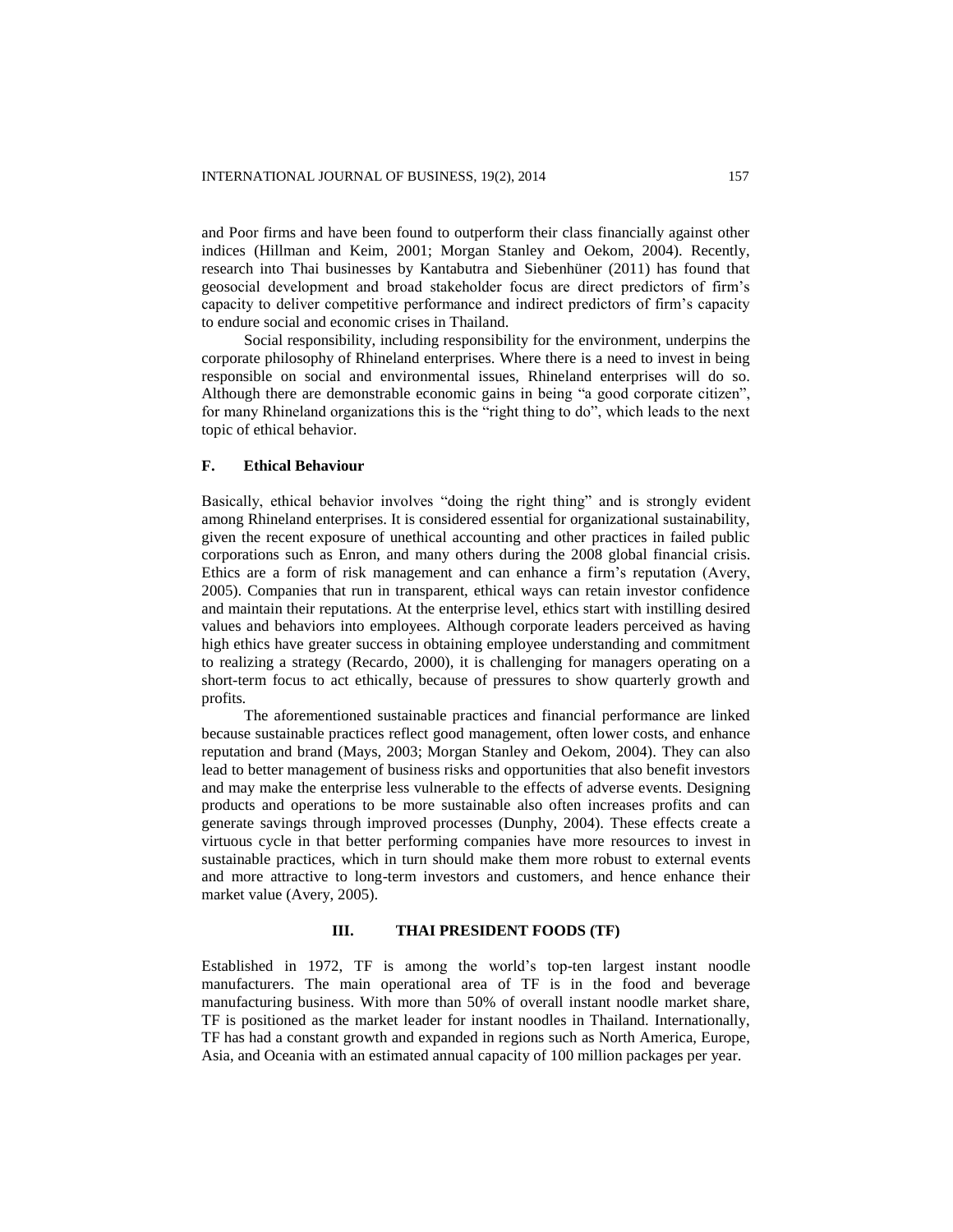TF appears to meet all three criteria for sustainable enterprises. First, TF has demonstrated its capacity to deliver strong financial performance over time. It has continued to make profit until 2010 regardless of economic ups and downs. The total revenue has continued to growth from 2005 to 2010 (see Figure 1). From 2005 to 2010, the company has had good liquidity. TF has also had high current ratios and high quick ratios, both highly greater than an acceptable ratio of 1 (see Figure 2). Additionally, in 2009 the company had a low interest debt of less than 10 million Baht comparing to high cash and cash equivalents of 1,860 million Baht [\(http://www.MAMA.co.th/](http://www.mama.co.th/) investor\_ annual.php, accessed February, 2010). This demonstrates the company's strong financial stability.

**Figure 1** Total revenues and net profits between 2005 and 2009



**Figure 2**  Current and quick ratios between 2005 and 2009



Second, it has demonstrated the capacity to endure a number of difficult economic and social situations. TF has encountered many cyclical ups and downs throughout its entire existence period, the 1997 Asian economic crisis, the subprime crisis in 2007-2008, the 2008-2009 petroleum crisis, and ongoing political crisis in Thailand. The company has been able to handle and guard against all negative impacts through its efficient financial management, investment and administration. These recent crises above have demonstrated that TF has the capacity to endure difficult economic and social situations.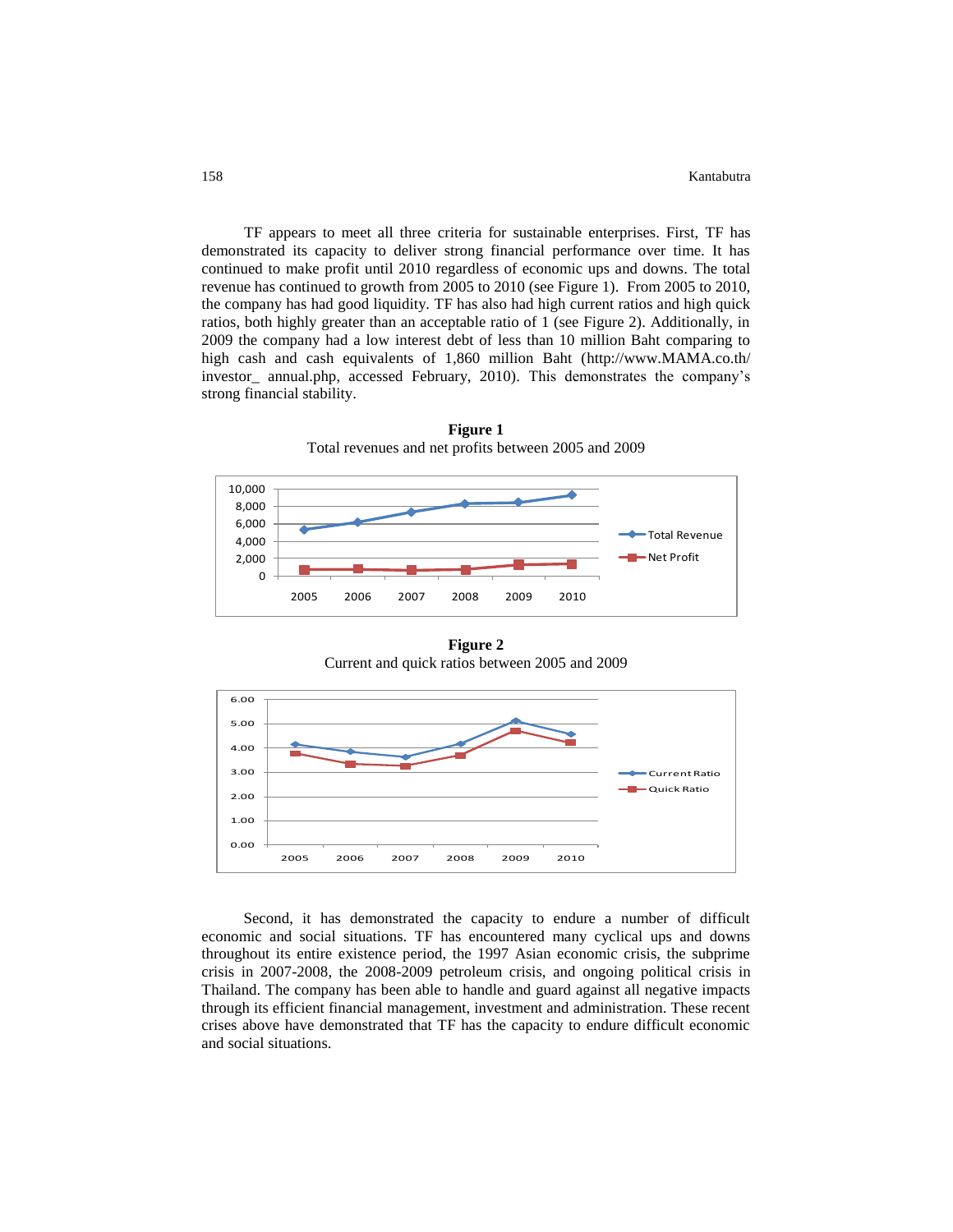Third, it is clear that Thai President Foods has the capacity to maintain a leadership position in its relevant market. It has gained leading market shares for many consecutive years. In 2008, TF had a 52.6% market share of Thailand's instant noodle market share, while those of the second and third were far apart at 23.0% and 21.2% respectively. While continuously maintaining its market leadership in 2010, TF's top product, "MAMA" cup noodles, significantly gained the largest market share of 61.2% in Thailand (Annual Report 2010).

As such, TF provides a suitable subject for the purpose of this paper, which is to investigate the extent to which a Thai enterprise engages in management practices matching the 19 Sustainable Leadership criteria attributed to Rhineland organizations. The methodology involving an extensive case study is described next.

#### **IV. METHODOLOGY**

Based on the research framework, a multi-data collection approach was adopted to collect data to explore the research proposition. Our research teams collected case study data that was supplemented by non-participant observations made during two visits in 2008 and 2011, and reference to documentation and information supplied by, or published about, the enterprise. Discussions were also held with the president, one senior executive, nine department managers, three staff members, one modern-trade customer (retailer), two consumers and two suppliers, all chosen on a convenience basis, in semi-structured interview sessions to determine if there is any fit between the research framework and the enterprise's business practices.

During the interviews, note-taking and videotape recording techniques were employed to record observations and responses to interview questions (Hussey and Hussey, 1997). A critical incident technique was used during the interviews to generate qualitative data (Hussey and Hussey, 1997). Probes and document analysis were also utilized to explore interview answers in more depth (Hussey and Hussey, 1997).

Overall, findings are matched to the Avery's (2005) research framework and found to encompass many sustainable leadership elements, as discussed below. The extent of conformity with Avery's elements, based on the data, has been classified as "least evident", "moderately evident" and "most evident", criteria of which are shown in Table 1 below. The extent to conformity is cross-checked with the six categories by using the following criteria: "least evident" ( $\leq$  9 elements); "moderately evident" ( $\geq$  9 but < 13 elements); and "most evident" ( $\geq$  13 elements).

#### **V. FINDINGS**

From the observations and interviews, TF's leadership philosophy appears largely consistent with the research framework using the six core categories introduced above. Findings for each core category are discussed below. The core categories encompass a range of elements that Avery (2005) would predict in a sustainable Rhineland enterprise, and this framework is then used to summarize the results in Table 2.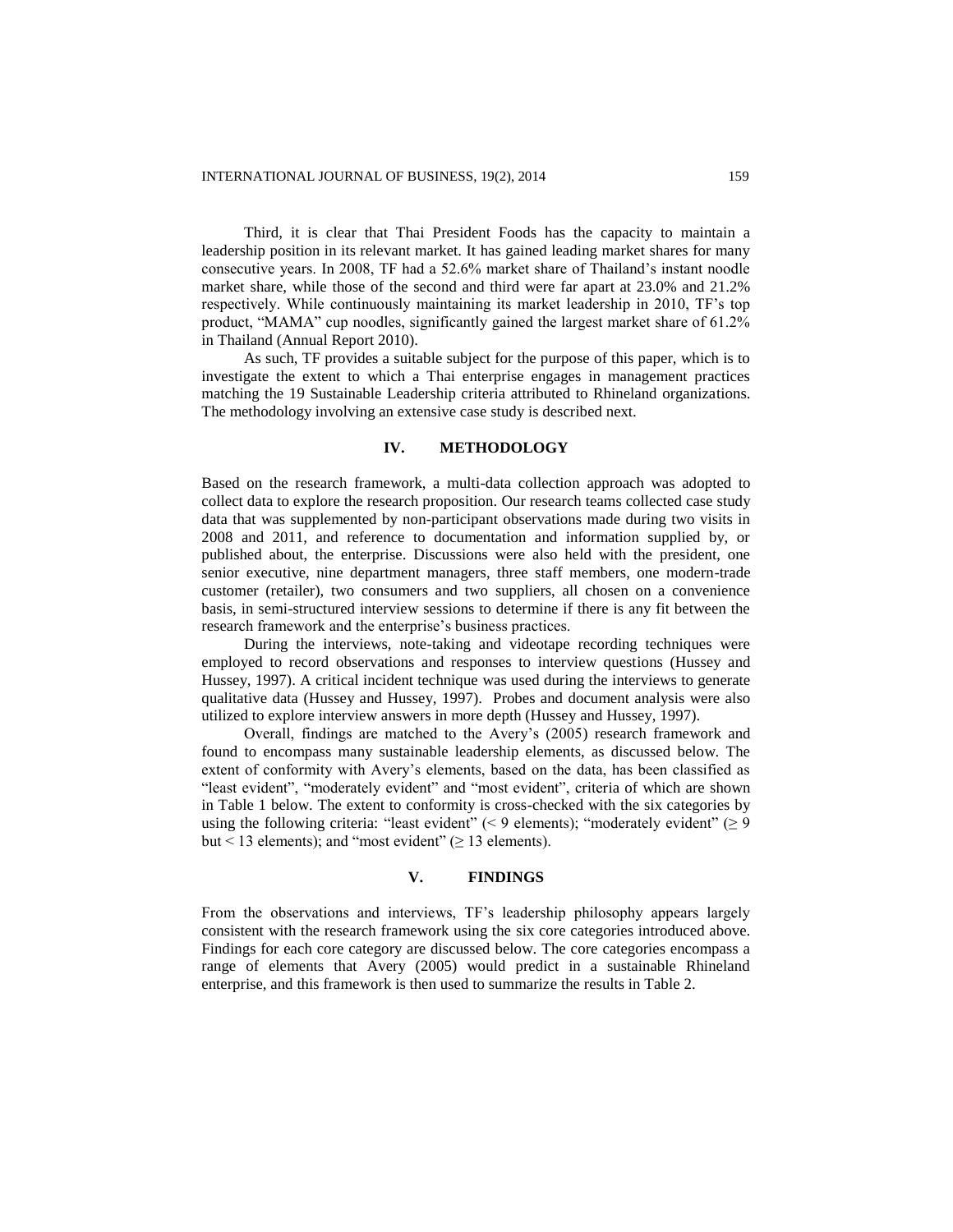160 Kantabutra

| No.            | Avery's grid elements          | <b>Least evident</b>                                           | <b>Most evident</b>                                                         |
|----------------|--------------------------------|----------------------------------------------------------------|-----------------------------------------------------------------------------|
| $\mathbf{1}$   | CEO concept: top team          | CEO is recognized as the hero.                                 | CEO is not recognized as the hero, but                                      |
|                | speaker                        |                                                                | another member of the organization.                                         |
| $\overline{2}$ | Decision making: consensual    | Decisions are being made by managers.                          | Consensual decision making abounds.                                         |
| 3              | Ethical behavior: and explicit | Ethics are not considered to be part of any                    | Ethics are taken into account in decision                                   |
|                | value                          | decision making at all levels.                                 | making at all levels.                                                       |
| 4              | Financial markets: challenge   | Organization tries to maximize its quarterly                   | Organization does not try to maximize its                                   |
|                | them                           | profit by all means.                                           | quarterly profit, but a long-term one.                                      |
| 5              | Innovation: strong             | Organization focuses mainly on R&D.                            | Organization focuses on both radical and                                    |
|                |                                |                                                                | incremental innovation.                                                     |
| 6              | Knowledge management:          | Knowledge is not being systematically                          | Knowledge management is an essential                                        |
|                | shared                         | managed throughout the organization.                           | process of the organizational practice.                                     |
| $\overline{7}$ | Long-term perspective: yes     | Organization is not willing to invest in                       | Organization is not willing to invest in                                    |
|                |                                | advance for long-term benefits.                                | advance for long-term benefits.                                             |
| 8              | Management development:        | Many outsiders are appointed to                                | Internal promotion abounds.                                                 |
|                | shared                         | management team.                                               |                                                                             |
| 9              | Organizational culture: strong | No common values are shared within the                         | Shared common values are demonstrated                                       |
|                |                                | organization.                                                  | throughout the organization.                                                |
| 10             | People priority: strong        | Organization focuses on shareholders rather<br>than employees. | Organization is willing to invest in<br>employees, despite times of crisis. |
|                |                                | Top quality does not necessarily have to be                    | Investments are made continuously to                                        |
| 11             | Quality: high is a given       | maintained due to cost cutting and speed.                      | improve quality.                                                            |
| 12             | Retaining staff: strong        | Layoffs are frequent.                                          | Organization avoids laying off staff, even in                               |
|                |                                |                                                                | times of crisis.                                                            |
| 13             | Skilled workforce: strong      | People bring in generic skills.                                | Firm-specific skills are developed and                                      |
|                |                                |                                                                | nurtured.                                                                   |
| 14             | Social responsibility: strong  | Social responsibility is considered an                         | Social responsibility is considered an ethical                              |
|                |                                | expense.                                                       | behavior and investment.                                                    |
| 15             | Environmental responsibility:  | Environmental responsibility is considered                     | Environmental responsibility is considered                                  |
|                | strong                         | an expense.                                                    | an ethical behavior and investment.                                         |
| 16             | Stakeholders: broad focus      | Organization mainly focuses on                                 | Organization focuses on a wide range of                                     |
|                |                                | shareholders.                                                  | stakeholders, including society,                                            |
|                |                                |                                                                | environment, customers, shareholders,                                       |
|                |                                |                                                                | future generations, minority groups and the                                 |
|                |                                |                                                                | rest of the society.                                                        |
| 17             | Teams: self-governing          | Teams are directed and managed by                              | Teams are directed and managed by                                           |
|                |                                | employees, but with intervention from<br>managers.             | employees, without intervention from<br>managers.                           |
| 18             | Uncertainty and change:        | Uncertainty and change are not managed at                      | The organization anticipates uncertainty and                                |
|                | considered process             | all, given relevant expenses.                                  | change in the future and is willing to invest                               |
|                |                                |                                                                | to prepare for the change and uncertainty.                                  |
| 19             | Union-management relations:    | Unions and the top management have an                          | Unions and the top management work                                          |
|                | cooperation                    | adversarial relationship.                                      | together constructively                                                     |

**Table 1** Criteria to assess the extent to which data are conformed to Avery's elements.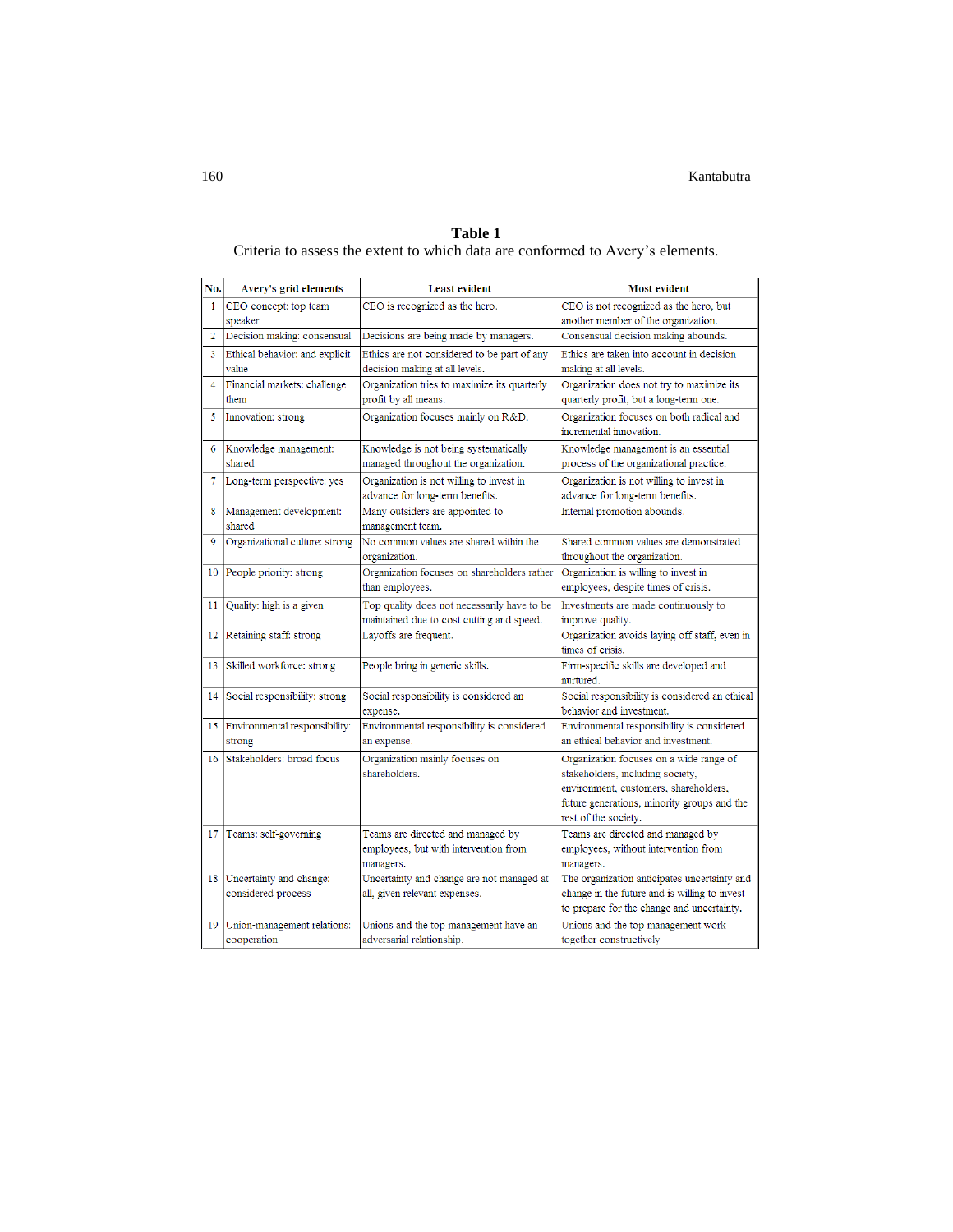| <b>Rhineland Elements on the Sustainable</b><br><b>Leadership Grid</b> |                                               | TF         | <b>Extent to Conform</b> |                       |                 | <b>Relevant Categories</b> |                |   |  |   |   |
|------------------------------------------------------------------------|-----------------------------------------------|------------|--------------------------|-----------------------|-----------------|----------------------------|----------------|---|--|---|---|
|                                                                        |                                               |            | Least<br>Evident         | Moderately<br>Evident | Most<br>Evident |                            | $\overline{c}$ | 3 |  | 5 | 6 |
|                                                                        | CEO concept: top team speaker                 | V          |                          |                       |                 |                            |                |   |  |   |   |
| $\overline{2}$                                                         | Decision making: consensual                   | ٦          |                          |                       |                 |                            |                |   |  |   |   |
| 3                                                                      | Ethical behavior: an explicit value           | ٦          |                          |                       |                 |                            |                |   |  |   |   |
| 4                                                                      | Financial markets: challenge them             | V          |                          |                       |                 |                            |                |   |  |   |   |
| 5                                                                      | Innovation: strong                            | N          |                          |                       |                 |                            |                |   |  |   |   |
| 6                                                                      | Knowledge management: shared                  | ٦          |                          |                       |                 |                            |                |   |  |   |   |
| 7                                                                      | Long-term perspective: yes                    | V          |                          |                       |                 |                            |                |   |  |   |   |
| 8                                                                      | Management development: grow their own        | $\sqrt{ }$ |                          |                       |                 |                            |                |   |  |   |   |
| 9                                                                      | Organizational culture: strong                | V          |                          |                       |                 |                            |                |   |  |   |   |
|                                                                        | 10 People priority: strong                    | N          |                          |                       |                 |                            |                |   |  |   |   |
|                                                                        | 11 Quality: high is a given                   |            |                          |                       |                 |                            |                |   |  |   |   |
|                                                                        | 12 Retaining staff: strong                    |            |                          |                       |                 |                            |                |   |  |   |   |
|                                                                        | 13 Skilled workforce: strong                  |            |                          |                       |                 |                            |                |   |  |   |   |
|                                                                        | 14 Social responsibility: strong              | V          |                          |                       |                 |                            |                |   |  |   |   |
|                                                                        | 15 Environmental responsibility: strong       | V          |                          |                       |                 |                            |                |   |  |   |   |
|                                                                        | 16 Stakeholders: broad focus                  | ٦          |                          |                       |                 |                            |                |   |  |   |   |
|                                                                        | 17 Teams: self-governing                      | V          |                          |                       |                 |                            |                |   |  |   |   |
|                                                                        | 18 Uncertainty and change: considered process | $\sqrt{}$  |                          |                       |                 |                            |                |   |  |   |   |
|                                                                        | 19 Union-management relations: cooperation    | ?          |                          |                       |                 |                            |                |   |  |   |   |

|                            |  | Table 2 |  |  |
|----------------------------|--|---------|--|--|
| the company of the company |  |         |  |  |

Sustainable leadership grid comparing Rhineland criteria and Thai President Foods

**Total elements in conformity 18**

*Legend* :  $\sqrt{\ }$  = conforms; — = does not conform; ? = not known.

Category no.:  $1 = \text{long-term perspective}$ ;  $2 = \text{staff development}$ ;

3 = organizational culture; 4 = innovation; 5 = social and environmental responsibility; 6 = ethical behavior.

## **A. Long-term Perspective**

Consistent with Avery (2005)'s Rhineland enterprises, TF adopts a long-term perspective with an emphasis on sustainable development. Its business strategies and plans focus mainly on long-term growth, not on short-term profit maximization. Although there is a high demand for its products, its businesses expansion is done with caution. Similarly, risks are considered and managed through product diversification, international expansion, joint investments with key suppliers and disciplined financial management.

*"We are prudent about our business expansion since growing too fast and too much to grasp all big opportunities may lead us to unsustainable business growth. We expand according to our expertise and capacity. If we have no expertise and are uncertain about an investment, we will not risk investing in it."* 

*–* A senior executive

Over decades, the company has diversified its instant noodle portfolio to other related food products and industries such as instant rice noodle, bakery as well as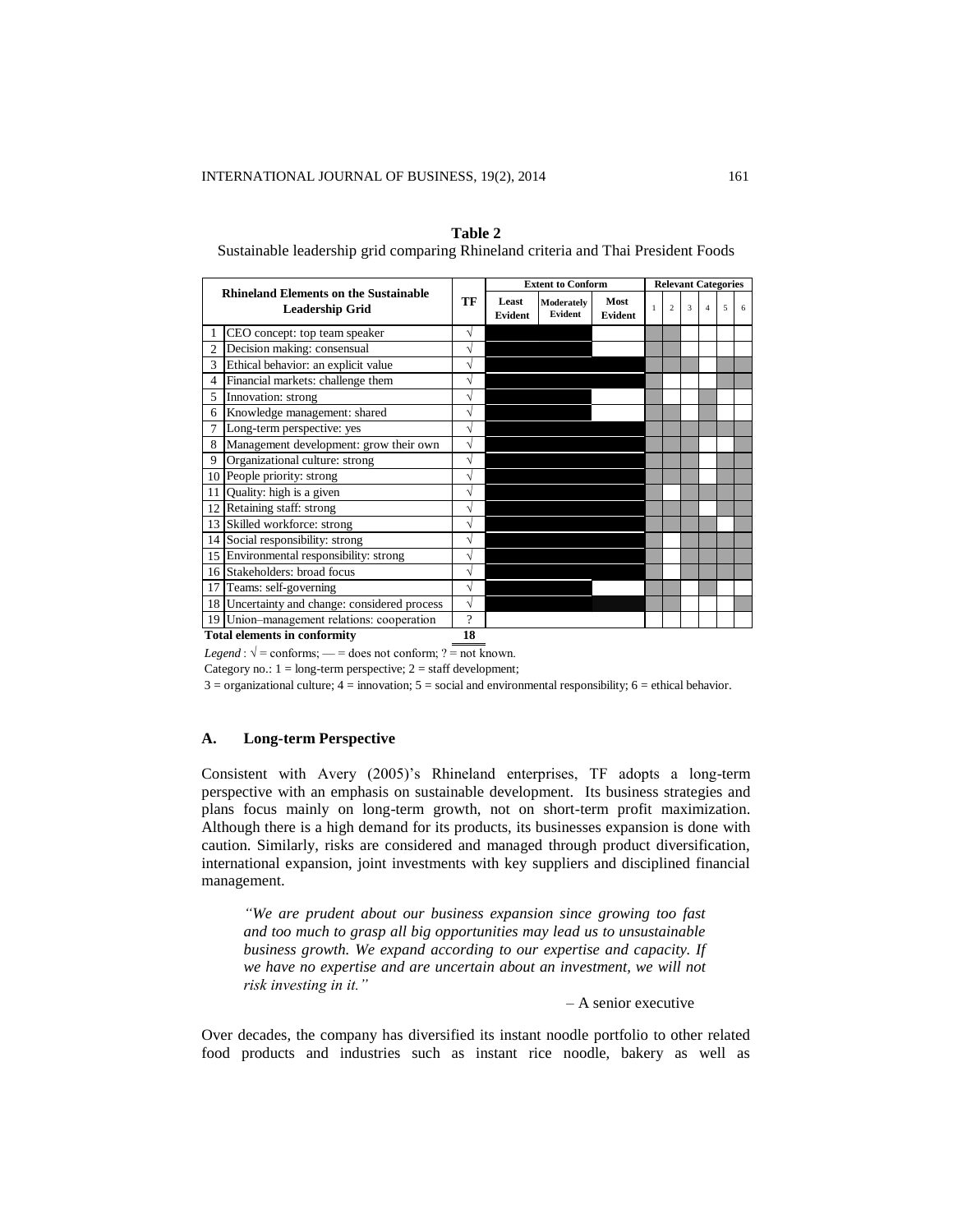confectionary. To manage risks from its supply side, the management team has invested heavily in businesses that produce materials for the company's production, allowing for effective control of price and quality of its products. Through joint investments with its key suppliers and foreign companies, new knowledge and technologies are transferred to TF to improve efficiency of its production process. For example, Daiichi packaging is its subsidiary producing film-wrapped package while Chongquing Taibao Paper Product is its Chinese joint-venture company supplying paper cups for its packaging.

Similarly, to minimize risks from the domestic market, TF has diversified its businesses domestically and internationally, although the company limits its overseas production and expansion to only 20% of the portfolio. The company has strategically established factories in international markets where it finds evidence of stable revenues over certain periods. Evidently, market risks can be minimized, while efficiency can also be enhanced.

"*For countries that sales reach a certain stable level, we build a factory there. Because our products are bulky especially with a soaring fuel price and a high transportation cost. Therefore, for a market that has an adequate amount of sales, we construct a factory in that country. For example Cambodia and Myanmar, we have factories there*."

*–* TF President

*"The domestic market is still the major focus due to our capacity and policy to gradually and sustainably grow, although we realize that there are big opportunities for international expansion."* 

*–* A senior executive

For many years, uncertainty and change have been considered and managed at TF. Risk factors are identified and monitored to prevent any possible disaster. The company mainly emphasizes on growing its core businesses while selectively investing in businesses with minor risks. Conservatively, most of its investments are conducted through cash, not from loans. Its corporate policy stresses that the company should not be overly expanded and that its investments should be conducted to satisfy its stakeholders' interests, not for short-term maximization of shareholder value. With a long-term vision, TF is committed to interests of a wide range of stakeholders.

*"We trust in our top management with the visionary, long-term perspective. They teach us to think long-term for a better future. Corporate policy also reflects the long-term perspective, not short-term gains. And this is one reason why our company has grown over the years."* 

– A senior staff

*"I find TF to be quite selective in choosing its suppliers. Everything has to be up to its high standard and meet regulated standard of the Thai Industrial Standards Institute. Indeed this may be the answer to why TF is known for its high quality products for decades. Being its supplier helps to enhance my company's reputation as well."*

– A supplier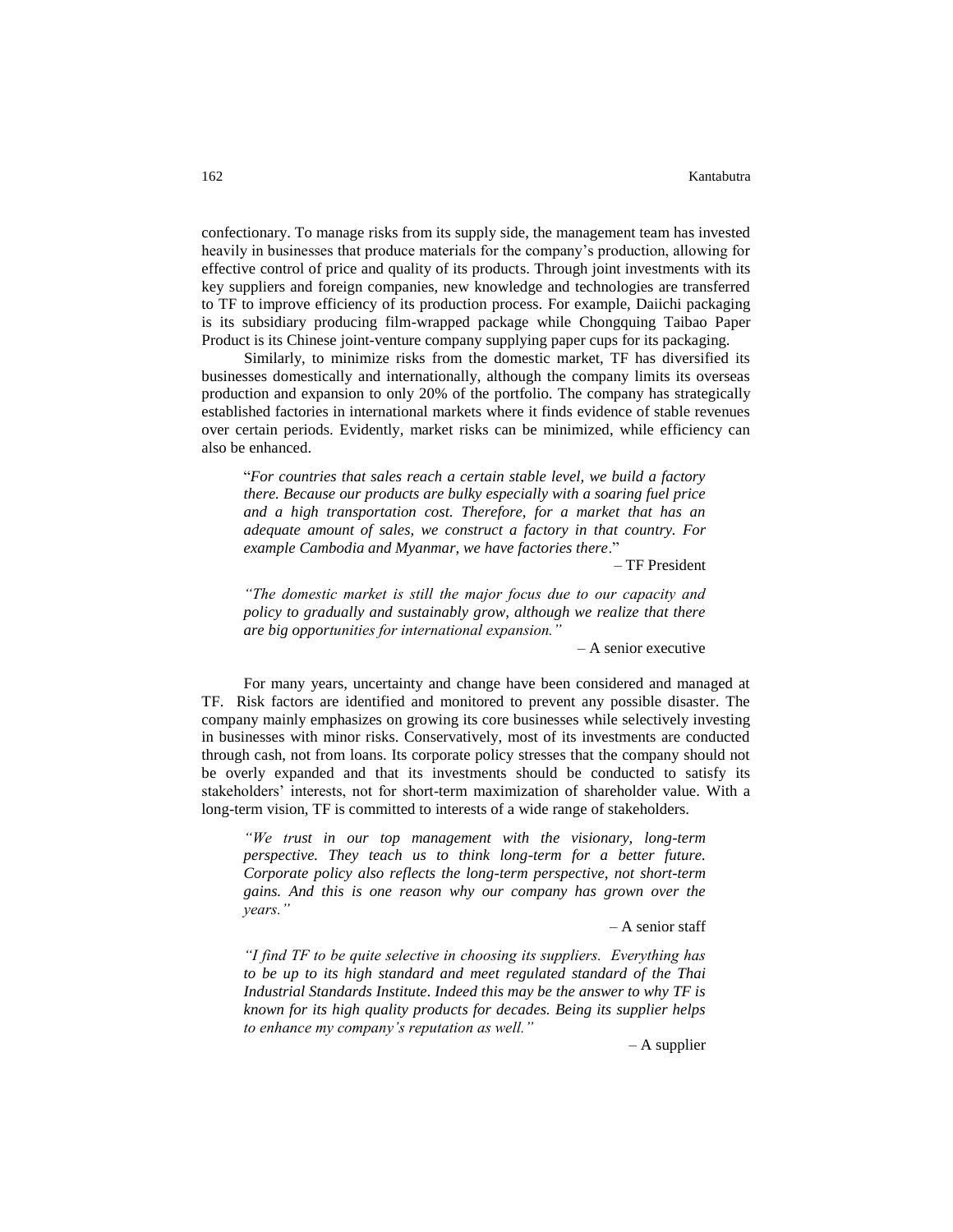Most evidently (18/19 elements), TF has strongly committed to sustainable growth through its long-term business strategies in many areas to ensure its longevity. Adopting a long-term perspective yields benefits to the enterprise in terms of financial gains and strong relationships with its stakeholders.

#### **B. Staff Development**

Like other Rhineland enterprises, TF prefers to promote within. Throughout its entire history, TF has preferred insiders to be CEO and top management team, linking to succession planning. A past incident that there was no effective successor after the president's retirement has triggered a need for developing a succession plan. TF has implemented a succession plan and knowledge sharing throughout the company to ensure that successors are ready when needed. Each department manager is responsible for identifying his/her successors. For example, each unit head, especially at the production plants, needs to select three potential successors for his position. In addition, knowledge and know-how are shared among its employees.

*"Preparing successors is a must. Otherwise, we will be in trouble if we don't have one. We spend three to five years to develop people for this purpose."*

– A manager

*"Our company has a systematic approach for succession planning and knowledge management. For example, in our department, we have a job rotation and a buddy system to help us to transfer knowledge and effectively learn from one another."*

– A senior staff

TF regards employees as the most important asset. Staff development becomes a key to its long-term success. Training at TF is available to all employees, not just elites or managers. To promote skilled workforces, regular trainings from internal and external trainers are conducted with various courses offered, including work-related and non-work-related (e.g. stress management and time management) ones. Employee competency is individually assessed and developed at TF.

*"Employees are the most important asset of the organization. Therefore we continuously send employees to further their education. I'm one of the (about) 10 people the company sent to study for a master's degree (Executive MBA). We currently send employees to study for a doctorate degree too. We also send some employees to study Mandarin in China. We have a budget for this as we think employees are very important."* 

– TF president

*"There are various training courses throughout the year. Our manager usually sends us to attend, or we can propose our intention to join external training courses that we find beneficial for our competency development. The company gives us many opportunities to learn and grow.*"

– A staff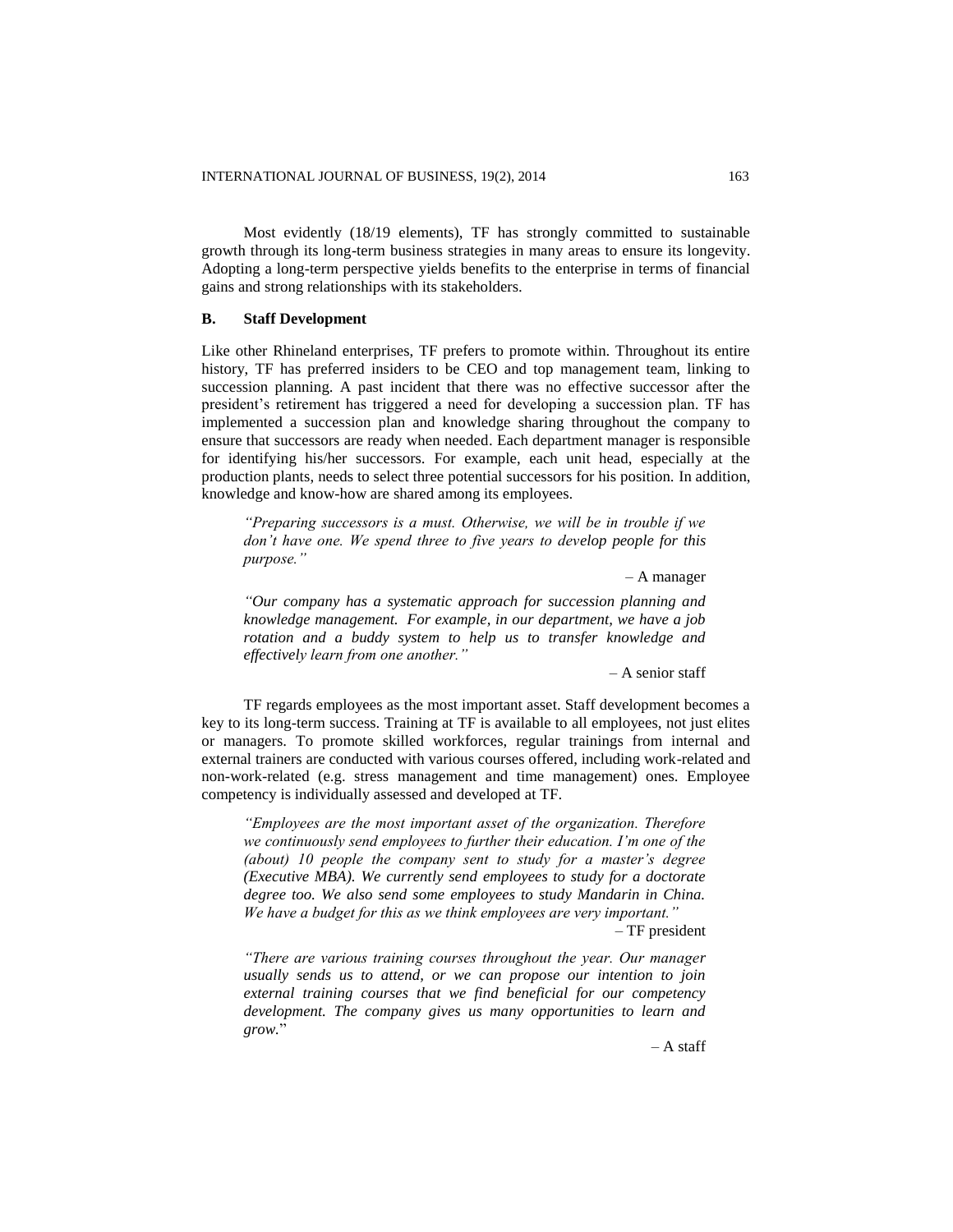Since people are given priority, employees are developed and empowered at all levels. A skilled workforce indeed enables knowledge sharing within teams. Selfgoverning teams and consensual decision-making can also be observed at TF, with some decisions made by individuals at lower levels. Each department works as a team and supports other departments and subsidiaries. Decision-making and communication are made both top-down and bottom-up. Its executive board usually holds a regular meeting with each department every Monday morning. Through a video conferencing, the top management holds a monthly meeting with all employees to communicate business results and news update. Employees get a chance to share their concerns and ideas during the conference. Thus, employees are empowered to make sound decisionmaking while developing their leadership capacity.

"*At our company, decision-making is both top-down and bottom-up. While policy is done at the top, business development/marketing is more bottom-up initiatives. We share ideas and help make decisions together to some degrees."*

– A senior executive

*"I really like our monthly meeting with the top management. I think that it is unique for our company where the president and top executives show us the business results. It helps us to understand what is going in our business and enables us to better work for the company."* 

– A staff

Moderately evident (12/19 elements), TF focuses on staff development through its promotion-from-within policy and employee development across the enterprise. As such it becomes vital that TF retains its skilled staff, which the findings suggest that it does.

## **C. Organizational Culture**

For decades, TF's organizational culture is deeply rooted in shared values and vision among its employees, enabled by its internal management development, and it's no layoff policy and a high staff retention rate. By growing its own management, its organizational culture and values can be passed on from one generation to another. Employees have never been laid off even because of short-term gains or installations of new automatic machines and new IT systems (e.g., SAP implementation). Its organizational culture has been maintained through its long-term perspective and genuine care for its employees.

*"Even though we used machines to substitute manpower, we don't lay-off people. We find new tasks for them. So employees can feel secured about their jobs. They can feel that the organization truly loves them."* 

– A manager

*"I have worked here for 10 years and never seen any lay-off. TF is wellknown for its high job security. Most people want to work here because of it. We grow as the company grows. We love being here."* 

– A long-term staff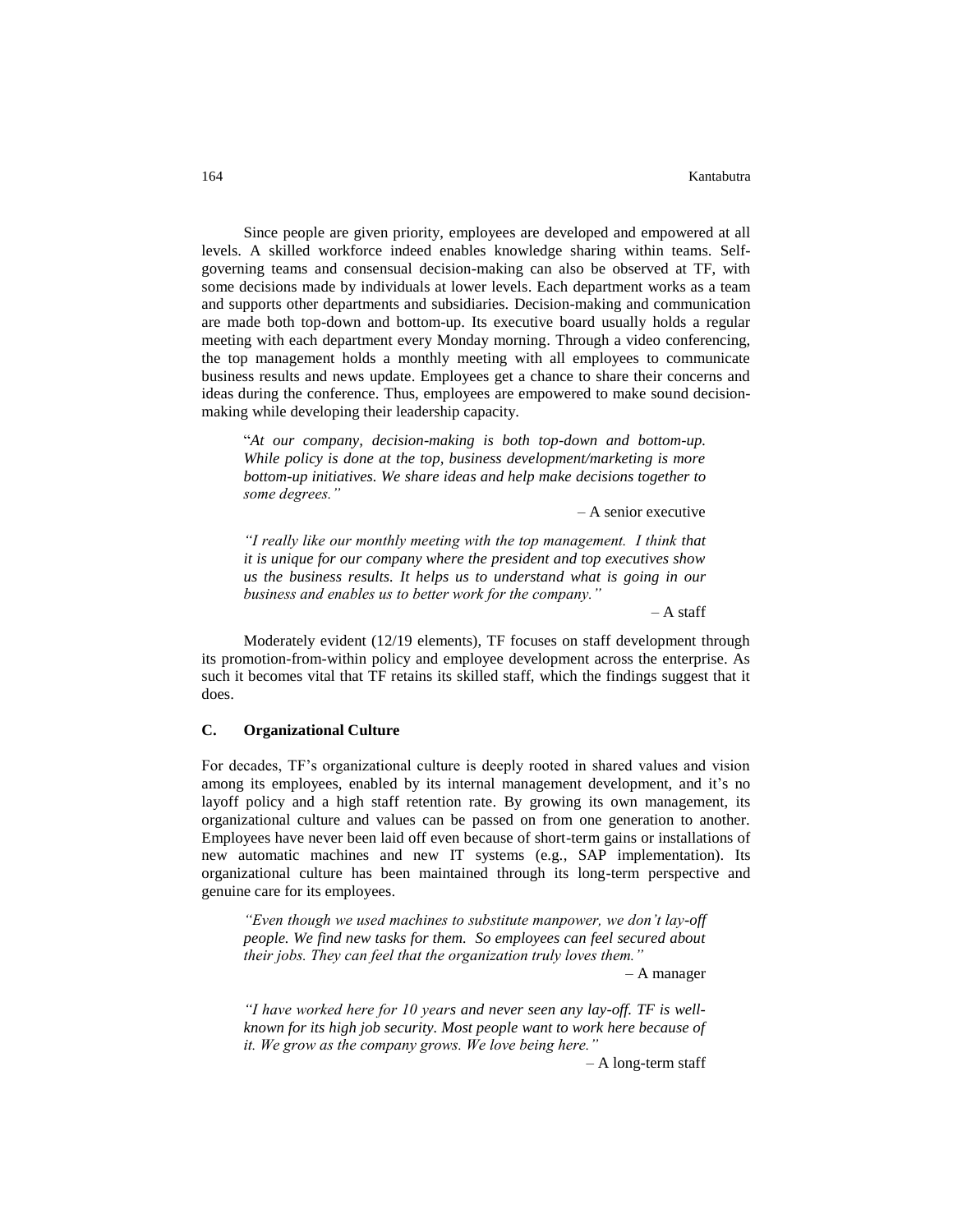Culture at TF is strengthened by its long-tenure, skilled employees. A majority of its workforce has worked with TF for over decades, some of which have been with TF since the company's inception. From its HR statistics in 2010, 53% of TF's 682 full-time employees have an average tenure of over 10 years with the company, and about 27% of them have worked over 20 years with the company. These long-tenure employees help to transfer their know-how and knowledge to their successors and newcomers through formal and on-the-job trainings. In 2010, its HR department at the headquarters reported only 2.6% turnover rate. Similarly, a single-digit turnover rate is also reported from different factory sites.

*"For 14 years, I really feel good and warm working for the company. I can feel that the majority of us love the company. We are like a family. We respect each other and really value integrity and responsibility at work. I am proud of working here."* 

– A senior staff

Although TF has confronted a number of crises throughout the years, it could successfully pass such difficult periods owing to a strong bond of loyalty and full cooperation of its employees. In fact, its strong culture is nurtured by caring and familylike culture as well as its strong values of quality excellence, integrity, responsibility and transparency. Its open-mined culture also allows employees to be innovative. Clearly, employees are respected and considered as an integral part of TF's business.

*"I like the fact that we are a public company that can be felt like a family. We can talk to each other with no worries and are willing to help one another. The company really walks the talk by taking good care of its product quality, its people, including staff, customers and the society."*

– A staff

*"Today we nurture an opened, bottom-up culture where employee ideas are heard and respected. We realize that front-line employee ideas count since they are facing daily operational issues and may have good ideas. We also announce our operating performance to all employees so that they know how we do and can help to support one another. It is a way to show our respect and transparency."* 

– A senior executive

Moderately evident (11/19 elements), TF fosters a supportive, family-like culture, enabled by its shared values and continuous people development, high employee retention and long employee tenure. Indeed, its strong organizational culture and long-term employee relationship have become key factors to its organizational success.

## **D. Innovation**

Like other Rhineland enterprises, TF is committed to research and development in order to create more value for products, services, process, and new business models. The company has given a clear mandate for its policy to continuously develop and create high value-added quality products. Innovation at TF has helped it to maintain its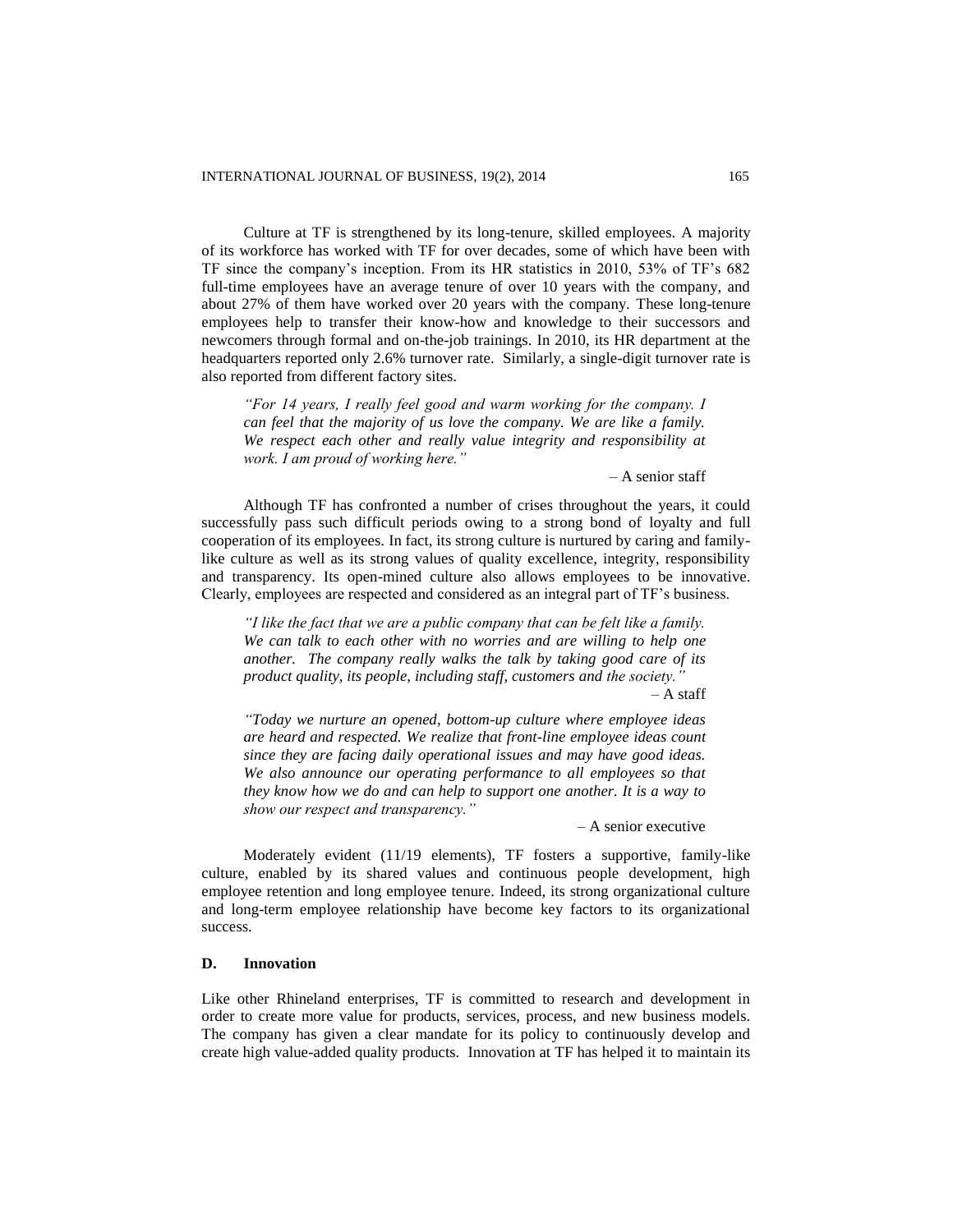leader status. For example, *Jet Air Dried Noodles* or non-fried instant noodles that allow fast cooking by just adding water is an example of its innovative products to serve health-conscious consumers. Besides its pack noodles, TF invests in its new production lines to produce cup noodles in order to serve customers with greater convenience while responding to an fast-lane life style of Thai consumers. Its cup noodles product is the market leader in Thailand with the highest market share (Annual report 2010). To continuously innovate its products, its R&D unit has introduced about 70-80 new flavours of its instant noodles to the market.

*"Our R&D continuously develops new products to serve customers and stay ahead of competitors. As the market leader, we constantly innovate."*  – A senior staff

*"MAMA (its major instant noodle brand) often comes up with many new flavours. It is exciting to see unexpected new flavours e.g. its Black pepper pork whole wheat or its Stir-fried drunken noodle. I have been its fan for years and tried several of them. I think the company is innovative in terms of new flavour development."*

*–* A consumer

In addition to product development, TF fosters process innovation to enhance operational productivity and efficiency. For example, automatic packing machines are installed at the factories to optimize its process. To strive through the 1997 economic crisis, its strategy was to heavily reduce waste in working process. Reducing waste and increasing working efficiency resulted in an increase in profits.

*"We invest to innovate a new technology to minimize our waste management in the production line. Currently our factories only have 0.1% waste."*

*– A manager*

Incremental innovation here also comes from individual employees' ideas. TF endeavours to be a knowledge-based organization. Recently, the company developed a "lessons learned" system for employees to share their experience with a purpose to improve their employee skills and knowledge (Annual Report 2010). This activity has indeed enabled its employees to gradually become more knowledgeable and skilled workforce.

*"Our company gives importance to innovation and creativity. HR also provides training courses about innovation development for the employees."* 

– A staff

*"We give them (employees at lower levels) trainings, so that they have knowledge and their own opinions. Sometime we get pretty good ideas from an employees' suggestion box."*

– A manager

Moderately evident (9/19 elements), TF has promoted both radical and incremental innovation. Often, interests of a wide range of stakeholders have been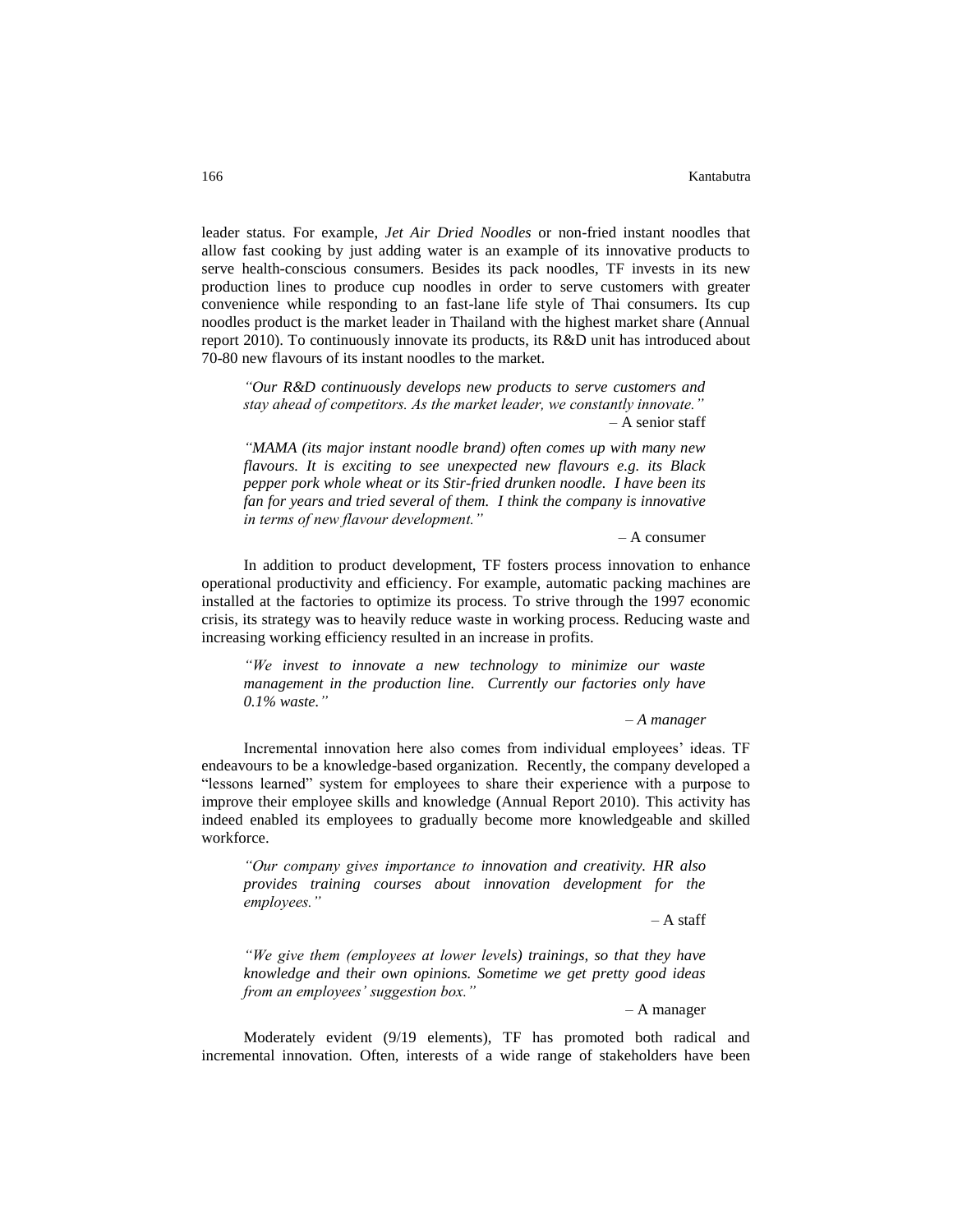integrated into its innovation process. Consequently, innovation has been helping TF to maintain a leadership position in its relevant markets.

#### **E. Social and Environmental Responsibility**

TF conducts business with a philosophy that it must demonstrate a keen sense of responsibility and ethical conducts towards the best interests of its stakeholders from its customers, employees, and suppliers to the society. At the same time, the company must be acutely aware of all environmental considerations and of the well-being of the society and the nation as a whole. It realizes that its success means being responsible for the society and environment. Going beyond legal and regulatory compliance, TF adopts ISO 26000 as its voluntary guidance on social responsibility with an aim to contribute to sustainable development.

*"Being responsible for society and environment means that we first start within ourselves by not creating problems for our society and environment.*"

– A senior executive

*"To stay strong, an enterprise must return profits to society. Otherwise the enterprise will not stay in the business for a long time. The short-term, profit-maximization policy should not be done these days."*

– A manager

For over a decade, the company never raised the price of its pack instant noodles to gain more profits, reasoning that pack instant noodles are the food for the less privileged people in the society. Although there was one time it raised the price during a petro crisis because the company could not afford a loss, it reduced the price of the instant noodle package to the previous lower price again after the petro price came down.

*"We try to remain 5 Bath per pack for over 11 years since we know that consumers who buy this type of instant noodle are those who don't have a lot of money. They are either students or people with a low income."* – TF President

*"I have been eating MAMA since I was young. Although I am a grownup now, I still eat it. I like it since the price is very affordable at 5 Baht, comparing to 20-30 Baht for a bowl of rice in markets today.*"

*–* A long-term consumer

To ensure the highest safety of its consumers, TF produces its products according to the highest international quality standard, which can be observed throughout its supply chain. By working with its suppliers (e.g., chili growers), the company can source high quality supplies to ensure the highest product quality. In terms of the environment, TF strictly embraces ISO 14000 as its international standard on environmental management. The company also promotes healthy environment around its factories and invests in waste management systems at the factories.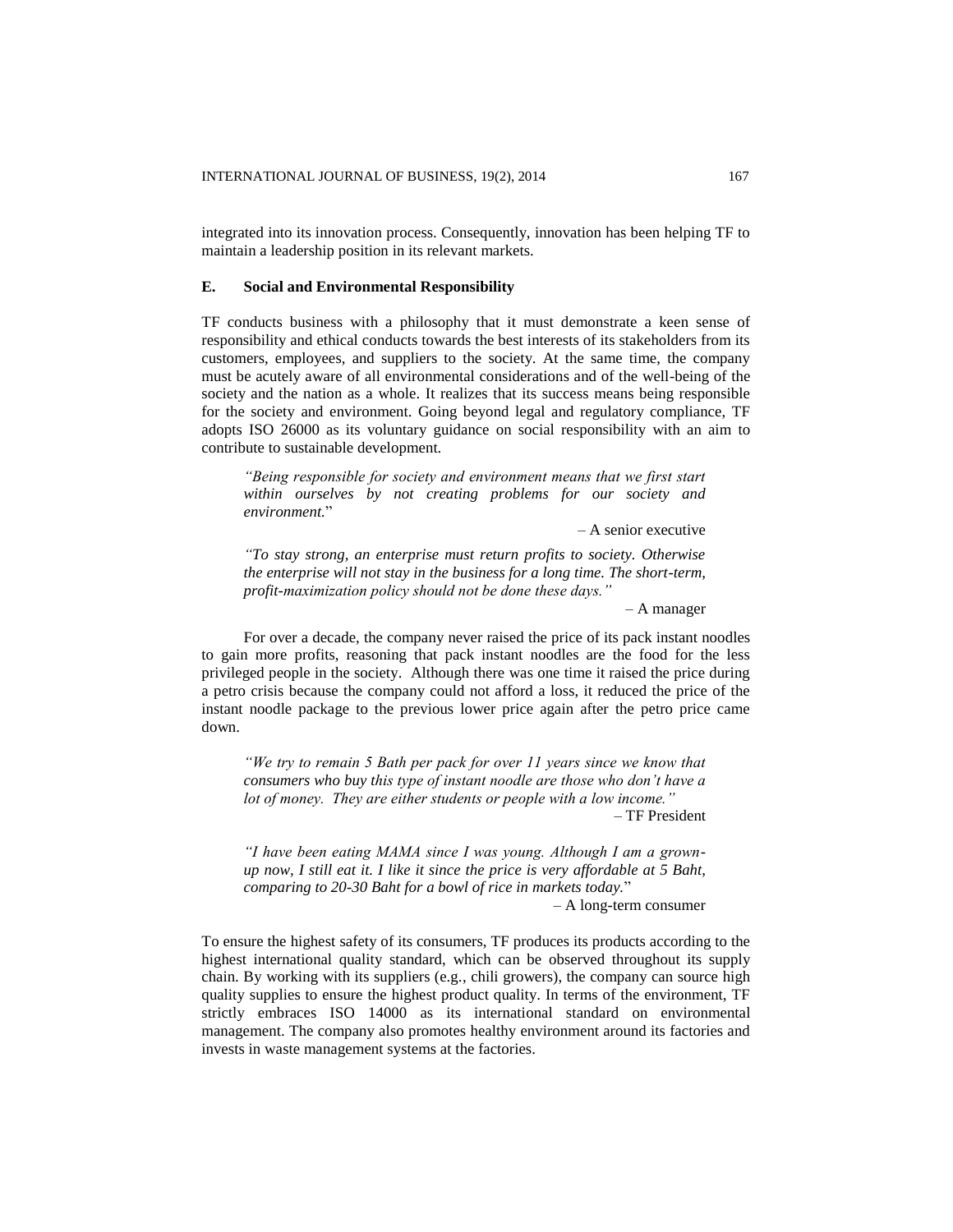#### 168 Kantabutra

*"TF uses quality products for its production. That is why the company buys from us since our company only sells high-quality products. TF particularly strictly controls product quality, especially its packaged ingredient for instant noodles."*

– A long-term supplier

TF also contributes to the society anyway it can. Among others, the company was the first and only instant noodle manufacturer who added Iodine mineral to its instant noodles to help to solve a national issue of Iodine deficiency among the Thai population since 1997. Without publicity, the company donated pack instant noodles to victims of Tsunami in 2004. TF also commits to a greater social responsibility by initiating a project to support local agriculturist group in Ubonratchatanee province to produce high quality dried chilies while offering them a fair price to increase their living standard (Annual Report 2010). In addition, TF plans to take care of its nearby communities by providing free swimming lessons and funding sport racing for children. Its focus is on seeking social benefits rather than short-term maximization of shareholder value and publicity. Consequently, it was awarded with a Prime Minister award for its social contribution in 2010.

*"We believe that if you do good things, there is no need to make big news about it. We usually do what we can do, not for PR. Our policy is to do CSR for good causes, not for PR. We want to instil a mind-set about social and environmental responsibility from within through an employee engagement because CSR activities will not be sustainable if it is only an order from executives."* 

*–* A manager

*"I have seen the company donating its products to those in need like the flood victims in the South. So, I think that the company has done a good cause to help others in the society. "*

*–* A modern-trade customer

As employees and their families are part of the society, the company takes good care of them by providing a package of competitive remuneration, good welfare and job security.

*"The company gives a guaranteed satisfactory salary package for all employees, even for our workers at the factories, to ensure that their*  earning reflects the real cost of living. This way we take care of their *living standard while providing their job security. This can be a reason why we have a high retention at TF."*

– A senior executive

Moderately evident (10/19 elements), TF demonstrates a genuine concern for the society and environment. Its social and environmental responsibility extends to a range of stakeholders and societies where it conducts business. The company invests in the society and environment by providing social benefits and long-term sustainable development. Clearly, TF is not doing so for short-term gains.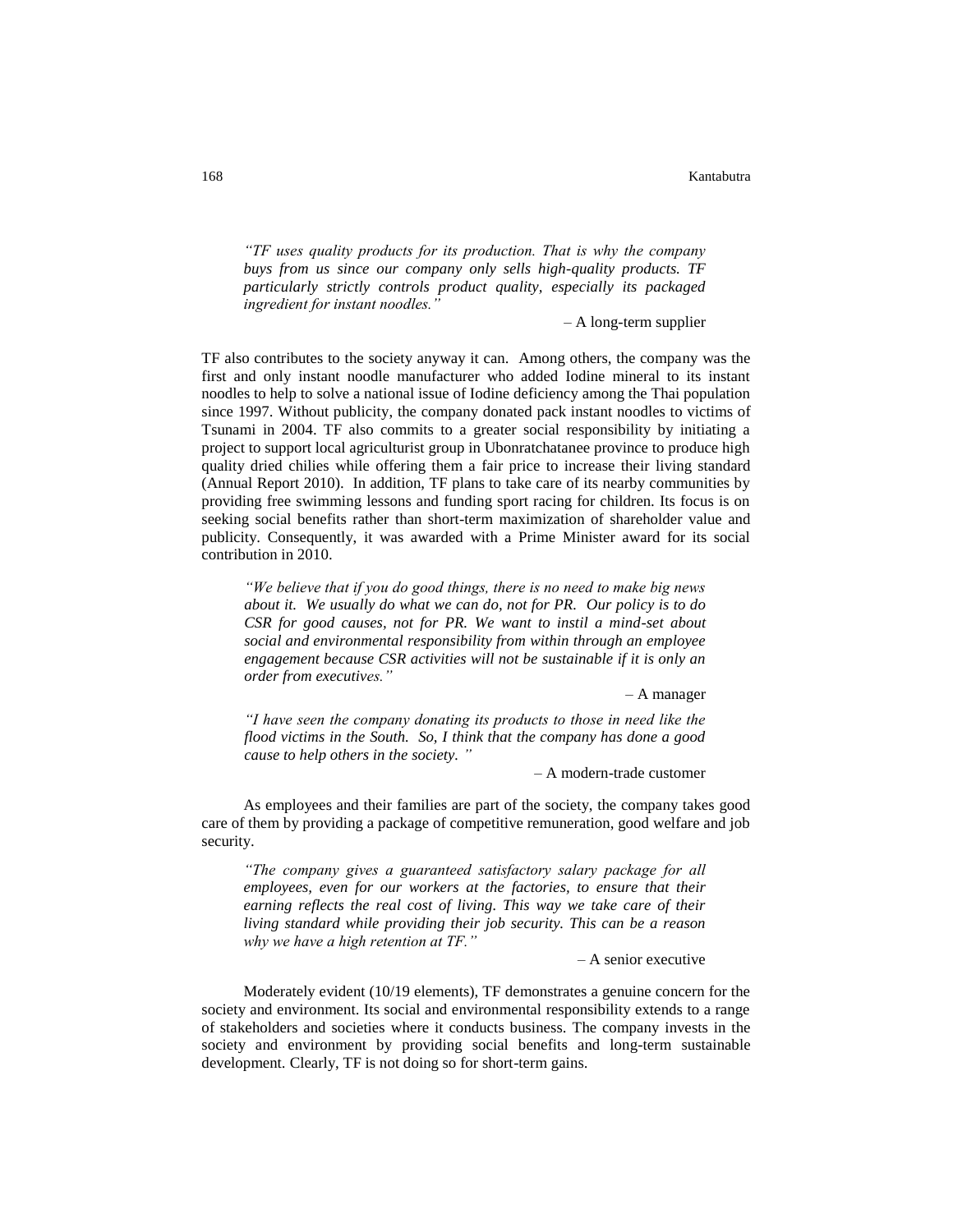# **F. Ethical Behavior**

Ethics has been an integral part of TF culture for decades, supported by its long-tenure staff, and shared values and knowledge. Its ethical principles and focus on social responsibility can be observed in many aspects. TF regards competence and moral integrity as important in contributing to sustainable growth for the organization and society. Therefore, ethical practices can be observed at every level of the company, and not always used to publicize the company.

*"When we do something good to the society, we do not need to tell the public about what we do. If we publicize it, we don't make merit."*

– TF president

*"When dealing with TF employees, we find them to be straight forward and honest. The company pays according to terms and conditions as discussed. We never have any problems dealing with each other."* 

– A supplier

Besides producing products with high quality standards, it ensures moral and ethical standards in its products and business practices. For example, there is no unethical collaboration between TF and its packaging subsidiary, Dai-Ichi Packaging Co., ltd, given that fact that Dai-Ichi just lost a bid to its competitor that is an "outsider" to supply packaging materials to TF. Although TF has subsidiaries, it operates independently to stay competitive and to ensure the best for its customers.

> *"Entertainment or treats from suppliers are not accepted. Our employees do not go out, have diner or receive any kinds of gifts from our suppliers"*

> > – A senior executive

Honesty and integrity are key ethical values that TF's employees have embraced although there is no explicit written enforcement. There is no records of bribery or cheating anywhere in the company. Works are conducted with transparency which can be scrutinized at all times. Its ethical practices go beyond compliance of the Stock Exchange of Thailand or ISO. TF truly extends its ethical responsibility to encompass interests of various stakeholders.

*"Although our products are at low prices, we always think of ways to increase quality of the products. So when consumers pay 5 Baht, they get a full value that they are supposed to get. We don't take advantage of them."*

– A manager

*"Being an ISO manufacturer, we strictly embrace ethical practices in our business conduct. In addition to following the compliance, people here love the organization, and so we take honesty and transparency seriously."*

*– A staff*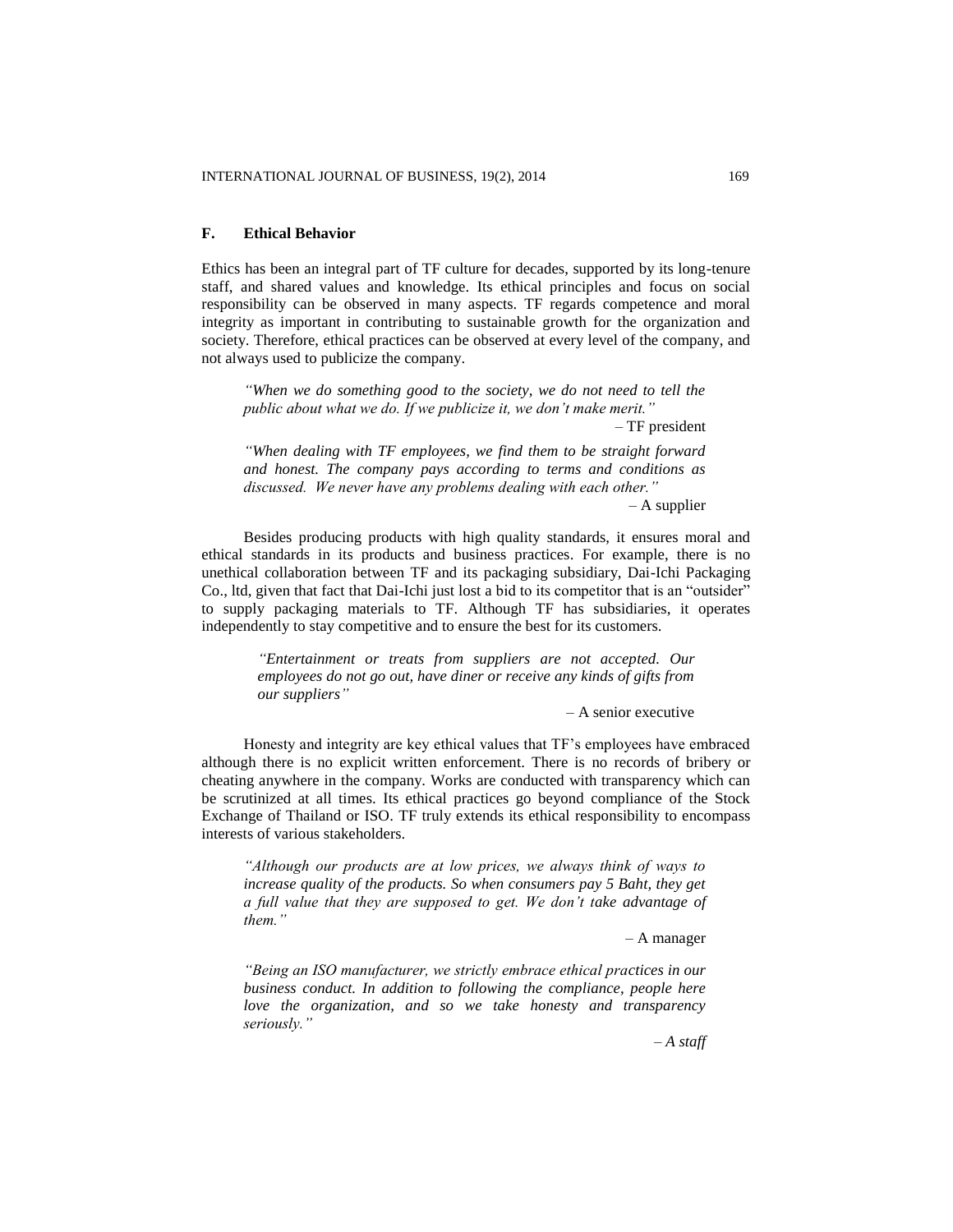Mostly evident (13/19 elements), TF behaves ethically in many ways, including a genuine responsibility for the society which extends beyond laws and regulations. The focus is clearly on stakeholders rather than the shareholders' interests. Ethics and social responsibility is deeply rooted in its core values and has always been the key factor for TF's success in Thailand and abroad.

#### **VI. CONCLUSION**

The close match between the Rhineland elements and TF's practices endorses Rhineland leadership as relevant to an enterprise in less developed economies, such as Thailand's. The results of this study suggest that enterprises in Thailand, seeking to sustain their organizational success, can usefully adopt Avery's 19 Sustainable Leadership Grid elements to evaluate their sustainability performance and guide their progress toward more sustainability. The results also leave the way open for future researchers to similarly examine other ASEAN companies.

#### **REFERENCES**

- Aguinis, H., and K. Kraiger, 2009, "Benefits of Training and Development for Individuals and Teams, Organizations, and Society," *Annual Review of Psychology*, 60(1), 451–74.
- Albert, M., 1992, "The Rhine Model of Capitalism: An Investigation", *European Business Journal*, 4(3), 8-22.
- Albert, M., 1993, *Capitalism vs. Capitalism: How America's Obsession With Individual Achievement and Short-term Profit Has Led it to the Brink of Collapse*, Four Walls Eight Windows.
- Avery, G.C., 2005, *Leadership for Sustainable Futures: Achieving Success in a Competitive World*, Edward Elgar.
- Avery, G.C., and H., Bergsteiner, 2011, "Sustainable Leadership Practices for Enhancing Business Resilience and Performance", *Strategy and Leadership*, 39(3), 5-15.
- Avery, G.C., and H., Bergsteiner, 2010, *Honeybees & Locusts: The Business Case for Sustainable Leadership*, Allen & Unwin.
- Becker, B.E., M.A. Huselid, P.S. Pickus, and M.F., Spratt, 1997, "HR as a Source of Shareholder Value: Research and Recommendations," *Human Resource Management*, 36(1), 39-47.
- Bergsteiner, H., and G.C. Avery, 2006, "How to Kill a Sustainable Enterprise: A Not So Fictional Case," *International Journal of Environmental, Cultural, Economic and Social Sustainability*, 2(3), 95-106.
- Booz Allen Hamilton, 2003, "Results of Global CEO Survey," *Strategy + Business*.
- Brundtland, G.H., 1987, *Our Common Future*, World Commission on Environment and Development.
- Coggan, P., 2003, "Listing Loses Its Allure," *Financial Times*, 5(September).
- Deal, T.E., and A.A. Kennedy, 1982, *Corporate Cultures: The Rites and Rituals of Corporate Life*, Addison-Wesley.
- Doppelt, B., 2003, *Leading Change toward Sustainability: A Change-management Guide for Business, Government and Civil Society*, Greenleaf Publishing.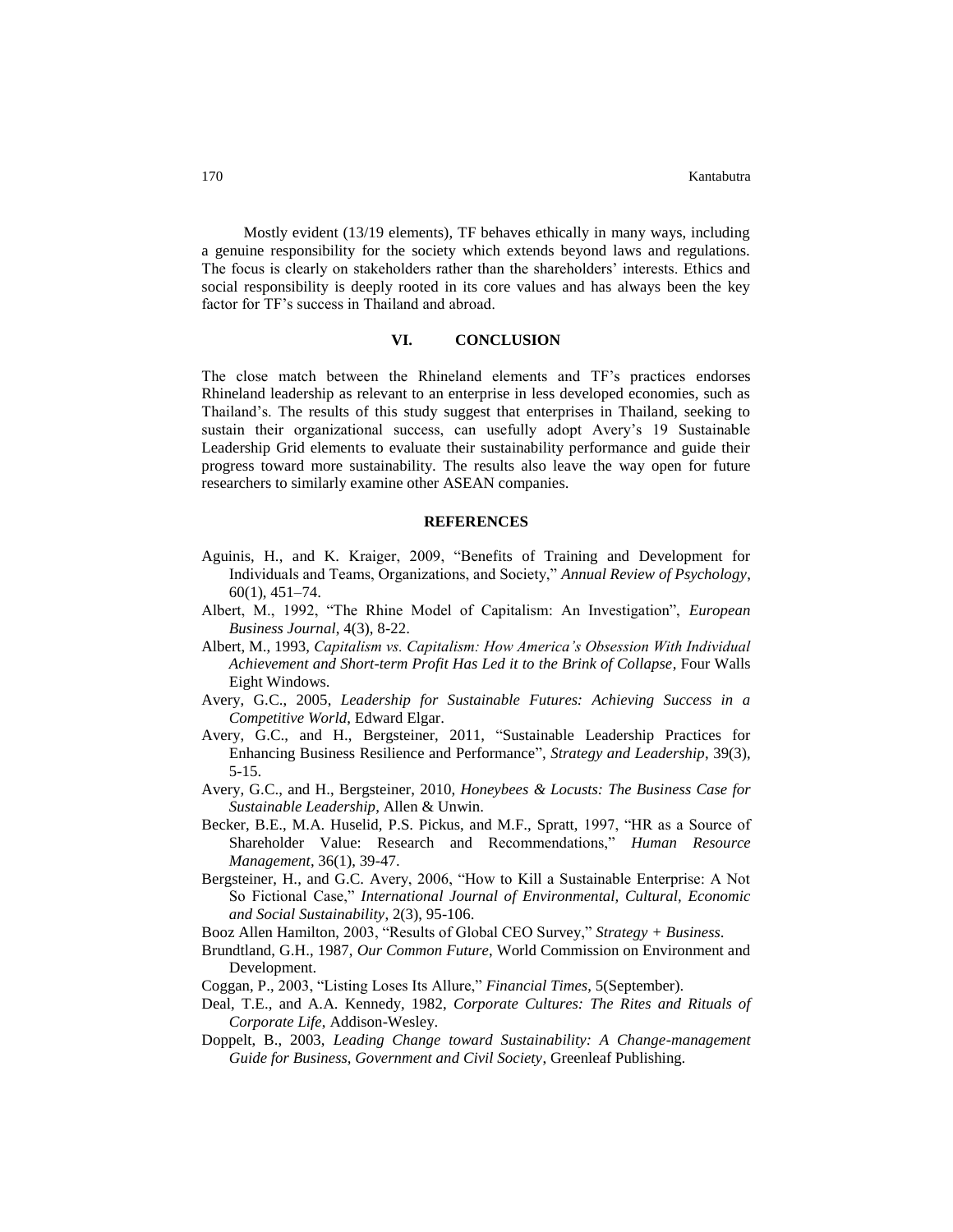- Dunphy, D., 2004, "Sustainability: Seize the Strategic Opportunity," *Executive Excellence*, 21(1), 19.
- Dunphy, D., A. Griffiths, and S., Ben, 2003, *Organisational Change for Corporate Sustainability*, Routledge.
- Dyllick, T., and K., Hockerts, 2002, "Beyond the Business Case for Corporate Sustainability," *Business Strategy and the Environment*, 11, 130–141.
- Gelb, D.S., and J. A., Strawer, 2001, "Corporate Social Responsibility and Financial Disclosures: An Alternative Explanation for Increased Disclosure," *Journal of Business Ethics,* 33(1), 1-13.
- Hall, P.A., and D., Soskice, 2001, "An Introduction to Varieties of Capitalism", in Hall, P.A. and Soskice, D. (eds.), *Varieties of Capitalism: The Institutional Foundations of Comparative Advantage*, Oxford University Press, 1-68.
- Hamel, G., and C.K., Prahalad, 1989, "Strategic Intent," *Harvard Business Review*, May-June, 63-76.
- Hillman, A.J., and G.D., Keim, 2001, "Shareholder Value, Stakeholder Management and Social Issues: What's the Bottom Line?" *Strategic Management Journal*, 22(2), 125-139.
- Hussey, J., and R., Hussey, 1997, *Business Research*, Macmillan Press.
- Ichniowski, C., and K., Shaw, 1999, "The Effects of Human Resource Management Systems on Economic Performance: An International Comparison of U.S. and Japanese Plants," *Management Science*, 45(5), 704-22.
- Jacobs, R.L., and C., Washington, 2003, "Employee Development and Organizational Performance: A Review of Literature and Directions for Future Research," *Human Resource Development International*, 6(3), 343-54.
- Kantabutra, S., and G.C., Avery, 2011, "Sustainable Leadership at Siam Cement Group," *Journal of Business Strategy*, 32(4), 32-41.
- Kantabutra, S., 2006, "Relating Vision-based Leadership to Sustainable Business Performance: A Thai Perspective," *Kravis Leadership Institute Leadership Review*, 6(Spring), 37-53.
- Kantabutra, S., 2011, "Sustainable Leadership in a Thai Healthcare Services Provider," *International Journal of Health Care Quality Assurance*, 24(1), 67-80.
- Kantabutra, S., and G.C., Avery, 2002, "Proposed Model for Investigating Relationships between Vision Components and Business Unit Performance," *Journal of Management and Organization*, 8(2), 22-39.
- Kantabutra, S., and T., Siebenhüner, 2011, "Predicting Corporate Sustainability: A Thai Approach," *Journal of Applied Business Research*, 27(6), 123-134.
- Kennedy, A.A., 2000, *The End of Shareholder Value: The Real Effects of the Shareholder Value Phenomenon and the Crisis It Is Bringing to Business*, Orion Business Books.
- Larwood, L., C.M. Falbe, M.R. Kriger, and P. Miesling, 1995, "Structure and Meaning of Organizational Vision," *Academy of Management Journal*, 38(3), 740-769.
- Lawler, E.E., S.A. Mohrman, and G.E. Ledford, Jr., 1995, *Creating High Performance Organizations: Practices and Results of Employee Involvement and Total Quality Management in Fortune 1000 Companies*, Jossey-Bass.
- Marrewijk, M., and M. Werre, 2003, "Multiple Levels of Corporate Sustainability," *Journal of Business Ethics*, 44(2/3), 107-119.